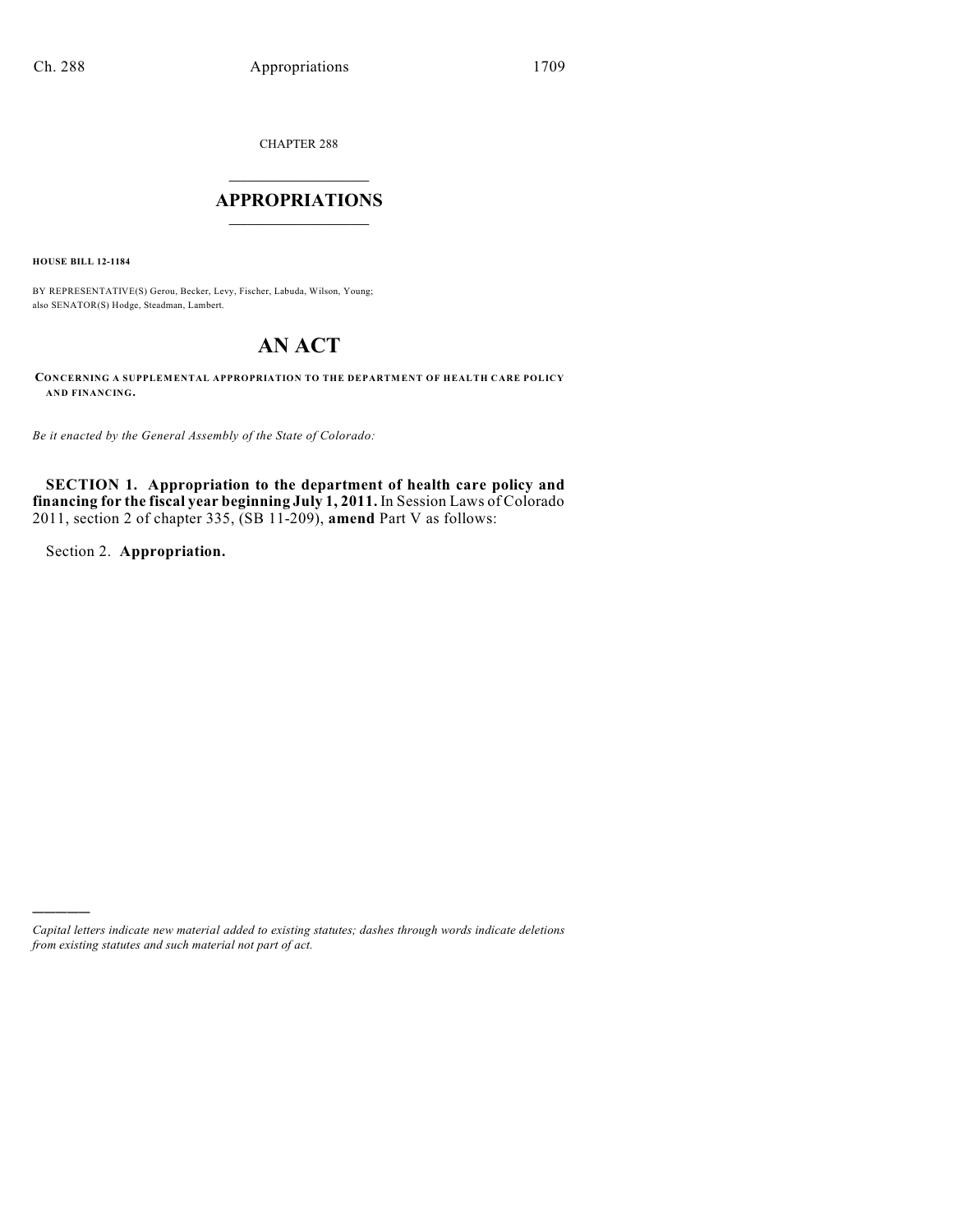|                           |       |                                | APPROPRIATION FROM                              |                      |                                       |                                |  |  |  |
|---------------------------|-------|--------------------------------|-------------------------------------------------|----------------------|---------------------------------------|--------------------------------|--|--|--|
| ITEM &<br><b>SUBTOTAL</b> | TOTAL | <b>GENER AL</b><br><b>FUND</b> | <b>GENER AL</b><br><b>FUND</b><br><b>EXEMPT</b> | CASH<br><b>FUNDS</b> | <b>REAPPROPRIATED</b><br><b>FUNDS</b> | <b>FEDERAL</b><br><b>FUNDS</b> |  |  |  |
| S                         |       |                                |                                                 |                      |                                       |                                |  |  |  |

### **PART V DEPARTMENT OF HEALTH CARE POLICY AND FINANCING**

### **(1) EXECUTIVE DIRECTOR'S OFFICE**

| (A) General Administration |               |  |
|----------------------------|---------------|--|
| <b>Personal Services</b>   | 21,775,206    |  |
|                            | $(312.2$ FTE) |  |
| Health, Life, and Dental   | 2,024,577     |  |
| Short-term Disability      | 32,206        |  |
| S.B. 04-257 Amortization   |               |  |
| Equalization               |               |  |
| Disbursement               | 533,397       |  |
| S.B. 06-235 Supplemental   |               |  |
| Amortization               |               |  |
| Equalization               |               |  |
| Disbursement               | 427,633       |  |
| Workers' Compensation      | 29,652        |  |
| <b>Operating Expenses</b>  | 1,580,579     |  |
| Legal Services and Third   |               |  |
| Party Recovery Legal       |               |  |
| Services for 12,638 hours  | 956,823       |  |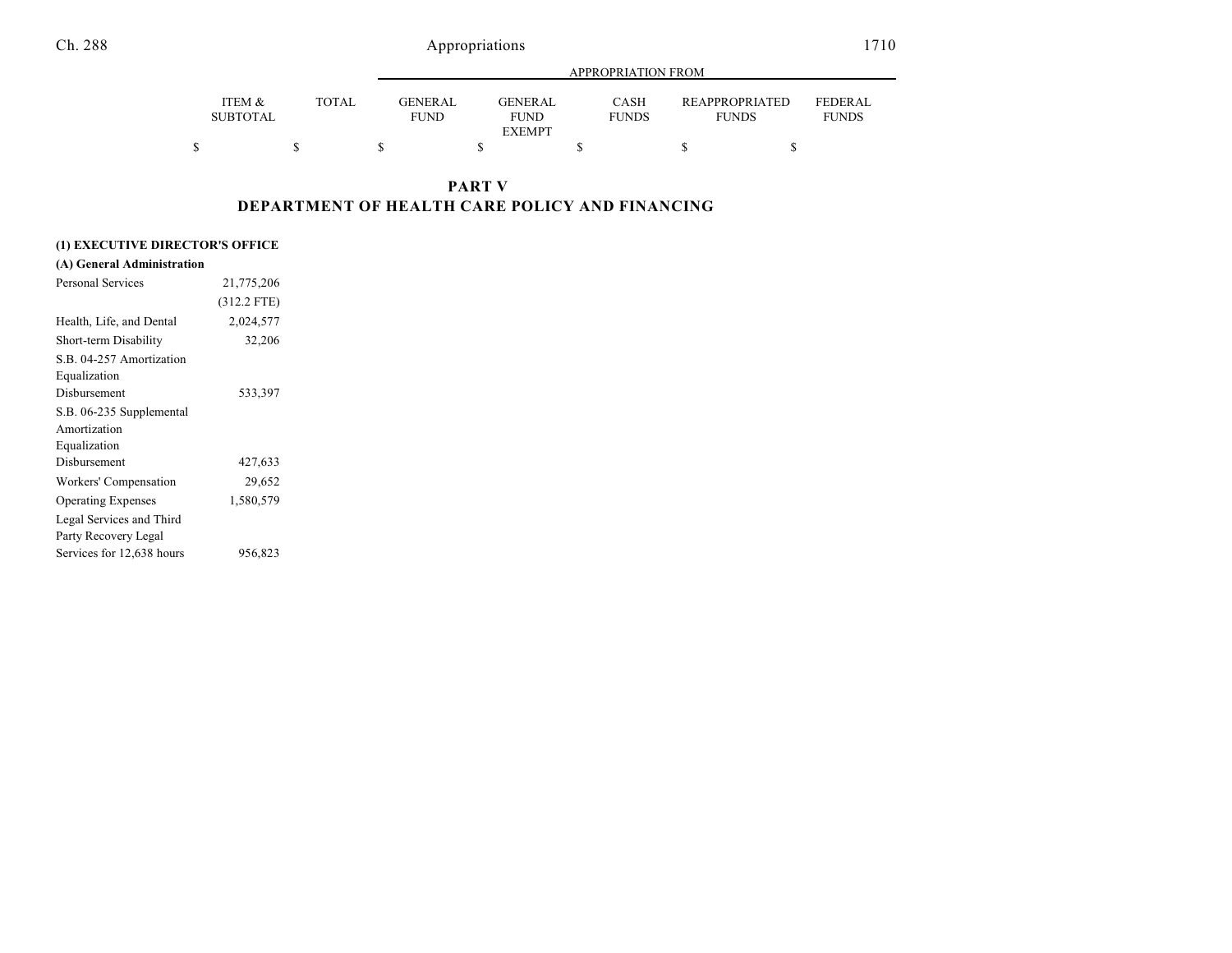| Administrative Law Judge  |            |            |                          |                   |            |
|---------------------------|------------|------------|--------------------------|-------------------|------------|
| Services                  | 422,830    |            |                          |                   |            |
|                           | 449,127    |            |                          |                   |            |
| Purchase of Services from |            |            |                          |                   |            |
| Computer Center           | 835,843    |            |                          |                   |            |
| <b>Multiuse Network</b>   |            |            |                          |                   |            |
| Payments                  | 227,900    |            |                          |                   |            |
| Management and            |            |            |                          |                   |            |
| Administration of OIT     | 631,234    |            |                          |                   |            |
| Payment to Risk           |            |            |                          |                   |            |
| Management and            |            |            |                          |                   |            |
| Property Funds            | 77,888     |            |                          |                   |            |
| Leased Space              | 696,564    |            |                          |                   |            |
| Capitol Complex Leased    |            |            |                          |                   |            |
| Space                     | 397,928    |            |                          |                   |            |
| General Professional      |            |            |                          |                   |            |
| Services and Special      |            |            |                          |                   |            |
| Projects                  | 6,422,552  |            |                          |                   |            |
|                           | 6,302,552  |            |                          |                   |            |
|                           | 37,072,812 | 12,707,009 | $3,480,903$ <sup>*</sup> | $465,125^{\circ}$ | 20,419,775 |
|                           | 36,979,109 | 12,720,157 | 3,420,903 <sup>a</sup>   |                   | 20,372,924 |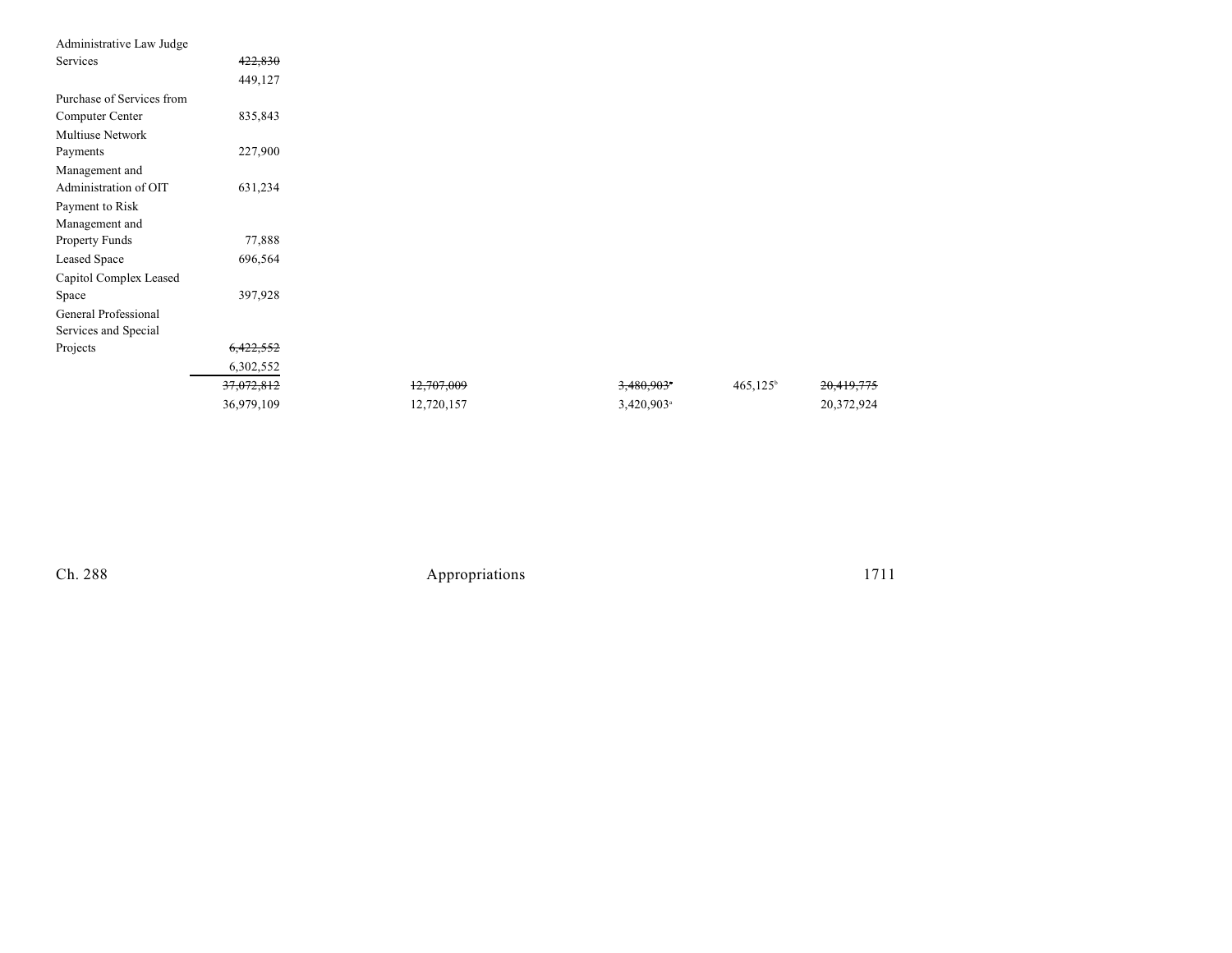|                                      |              | APPROPRIATION FROM            |  |                               |  |                             |  |                                       |                         |
|--------------------------------------|--------------|-------------------------------|--|-------------------------------|--|-----------------------------|--|---------------------------------------|-------------------------|
| <b>ITEM &amp;</b><br><b>SUBTOTAL</b> | <b>TOTAL</b> | <b>GENERAL</b><br><b>FUND</b> |  | <b>GENERAL</b><br><b>FUND</b> |  | <b>CASH</b><br><b>FUNDS</b> |  | <b>REAPPROPRIATED</b><br><b>FUNDS</b> | FEDERAL<br><b>FUNDS</b> |
|                                      |              |                               |  | <b>EXEMPT</b>                 |  |                             |  |                                       |                         |
|                                      |              |                               |  |                               |  |                             |  |                                       |                         |

<sup>a</sup> Of this amount, \$2,545,858 \$2,485,858 shall be from the Hospital Provider Fee Cash Fund created in Section 25.5-4-402.3 (4), C.R.S., \$267,794 shall be from the Children's Basic Health Plan Trust created in Section 25.5-8-105 (1), C.R.S., \$180,654 shall be from the Coordinated Care for People with Disabilities Fund created in Section 25.5-6-111 (4), C.R.S. \$134,038 shall be from the Medical Nursing Facility Cash Fund created in Section 25.5-6-203 (2) (a), C.R.S., \$85,000 shall be from the Nursing Home Penalty Cash Fund created in Section 25.5-6-205 (3) (a), C.R.S., \$64,552 shall be from estate recoveries, \$59,461 shall be from the Primary Care Fund created in Section 24-22-117 (2) (b) (I), C.R.S., \$35,996 shall be from the Colorado Autism Treatment Fund created in Section 25.5-6-805 (a), C.R.S., \$33,336 shall be from the Short-term Innovative Health Program Grant Fund created in Section 25-36-101 (2) (a), C.R.S., \$24,972 shall be from the Comprehensive Primary and Preventive Care Fund created in Section 25.5-3-207 (1), C.R.S., \$24,273 shall be from the Breast and Cervical Cancer Prevention and Treatment Fund created in Section 25.5-5-308 (8) (a) (I), C.R.S., \$21,333 shall be from the Department of Health Care Policy and Financing Cash Fund created in Section 25.5-1-109, C.R.S., and \$3,636 shall be from the Health Care Expansion Fund created in Section 24-22-117 (2) (a) (I), C.R.S.

<sup>b</sup> Of this amount, \$461,750 shall be a transfer from the Department of Human Services, and \$3,375 shall from Old Age Pension Fund moneys appropriated to the Department of Human Services, pursuant to Article XXIV of the State Constitution.

#### **(B) Transfers to Other Departments**

| Transfer to Department of    |           |              |                          |           |
|------------------------------|-----------|--------------|--------------------------|-----------|
| Public Health and            |           |              |                          |           |
| Environment Facility for     |           |              |                          |           |
| Survey and Certification     | 5,024,611 | 1,567,498(M) |                          | 3,457,113 |
|                              | 5,241,658 |              |                          | 3,674,160 |
| Transfer to Department of    |           |              |                          |           |
| Public Health and            |           |              |                          |           |
| <b>Environment</b> for Nurse |           |              |                          |           |
| Home Visitor Program         | 3,010,000 |              | $1,505,000$ <sup>a</sup> | 1,505,000 |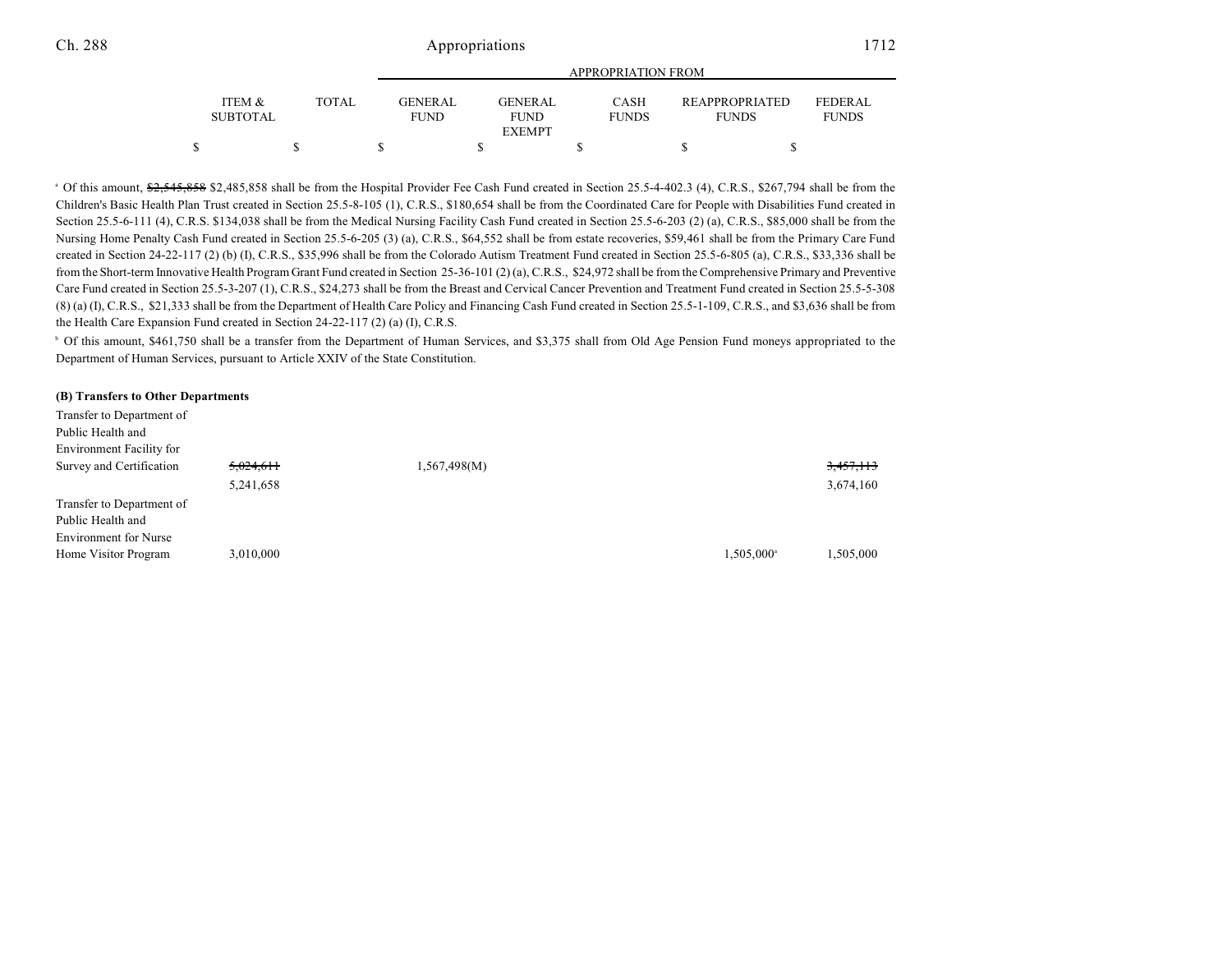| Transfer to Department of       |           |            |            |         |
|---------------------------------|-----------|------------|------------|---------|
| Public Health and               |           |            |            |         |
| <b>Environment</b> for Prenatal |           |            |            |         |
| Statistical Information         | 6,000     | 3,000(M)   |            | 3,000   |
| Transfer to Department of       |           |            |            |         |
| Regulatory Agencies for         |           |            |            |         |
| Nurse Aide Certification        | 324,041   | 147,369(M) | $14,652^b$ | 162,020 |
| Transfer to Department of       |           |            |            |         |
| Regulatory Agencies for         |           |            |            |         |
| Reviews                         | 14,000    | 7,000(M)   |            | 7,000   |
| Transfer to Department of       |           |            |            |         |
| <b>Education for Public</b>     |           |            |            |         |
| School Health Services          |           |            |            |         |
| Administration                  | 142,073   |            |            | 142,073 |
|                                 | 8,520,725 |            |            |         |
|                                 | 8,737,772 |            |            |         |

<sup>a</sup> This amount shall be transferred from the Department of Public Health and Environment.

 $^{\circ}$  This amount shall be transferred from the Department of Regulatory Agencies.

### **(C) Information Technology Contracts and Projects**

| <b>Information Technology</b>   |            |              |                          |                      |            |
|---------------------------------|------------|--------------|--------------------------|----------------------|------------|
| Contracts                       | 32,412,990 | 6,581,901(M) | $1,479,670$ <sup>a</sup> | 100.328 <sup>b</sup> | 24,251,091 |
| <b>Fraud Detection Software</b> |            |              |                          |                      |            |
| Contract                        | 250,000    | 62,500(M)    |                          |                      | 187,500    |
| Centralized Eligibility         |            |              |                          |                      |            |
| Vendor Contract Project         | 2,221,482  |              | 964,169°                 |                      | 1,257,313  |
|                                 | 4,452,422  |              | $2,211,022$ °            |                      | 2,241,400  |
|                                 |            |              |                          |                      |            |
|                                 |            |              |                          |                      |            |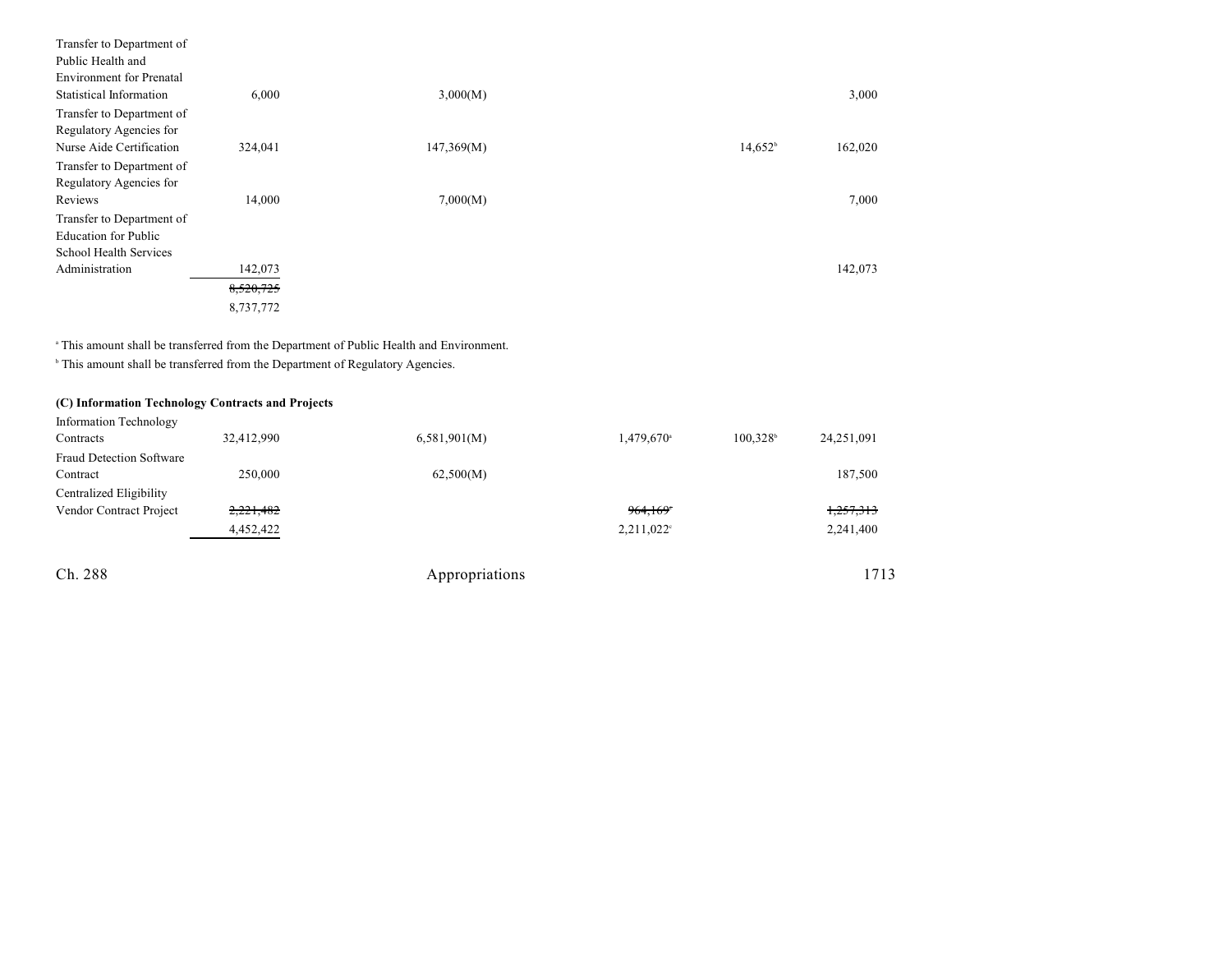|   |                           |   |              | <b>APPROPRIATION FROM</b>     |   |                                                |   |                             |                                       |    |                                |
|---|---------------------------|---|--------------|-------------------------------|---|------------------------------------------------|---|-----------------------------|---------------------------------------|----|--------------------------------|
|   | ITEM &<br><b>SUBTOTAL</b> |   | <b>TOTAL</b> | <b>GENERAL</b><br><b>FUND</b> |   | <b>GENERAL</b><br><b>FUND</b><br><b>EXEMPT</b> |   | <b>CASH</b><br><b>FUNDS</b> | <b>REAPPROPRIATED</b><br><b>FUNDS</b> |    | <b>FEDERAL</b><br><b>FUNDS</b> |
| S |                           | S |              | \$                            | S |                                                | S |                             | S                                     | \$ |                                |
|   | 34,884,472                |   |              |                               |   |                                                |   |                             |                                       |    |                                |
|   | 37, 115, 412              |   |              |                               |   |                                                |   |                             |                                       |    |                                |

<sup>a</sup> Of this amount, \$1,231,030 shall be from the Hospital Provider Fee Cash Fund created in Section 25.5-4-402.3 (4), C.R.S., \$246,755 shall be from the Children's Basic Health Plan Trust created in Section 25.5-8-105 (1), C.R.S., and \$1,885 shall be from the Colorado Autism Treatment Fund created in Section 25.5-6-805 (1), C.R.S. <sup>b</sup> Of this amount, \$97,981 shall be from Old Age Pension Fund moneys appropriated to the Department of Human Services, pursuant to Article XXIV of the State Constitution, and \$2,347 shall be a transfer from the Department of Public Health and Environment pursuant to Section 24-22-117 (2) (d) (II) (D), C.R.S. This amount shall be from the Hospital Provider Fee Cash Fund created in Section 25.5-4-402.3 (4), C.R.S. <sup>c</sup>

#### **(D) Eligibility Determinations and Client Services**

| Medical Identification            |            |               |                           |                                |
|-----------------------------------|------------|---------------|---------------------------|--------------------------------|
| Cards                             | 120,000    | 59,203(M)     |                           | 59,204<br>$1.593$ <sup>a</sup> |
|                                   | 129,240    |               | $4,620$ <sup>d</sup>      | 63,824                         |
| Contracts for Special             |            |               |                           |                                |
| <b>Eligibility Determinations</b> | 7,761,238  | 828,091(M)    | $2,806,268$ <sup>b</sup>  | 4,126,879                      |
| County Administration             | 33,547,878 | 10,300,790(M) | $6,513,282$ <sup>*</sup>  | 16,733,806                     |
|                                   | 31,186,376 |               | 5,332,531°                | 15,553,055                     |
| HOSPITAL PROVIDER FEE             |            |               |                           |                                |
| <b>COUNTY</b>                     |            |               |                           |                                |
| <b>ADMINISTRATION</b>             | 2,361,502  |               | 1,180,751(H) <sup>d</sup> | 1,180,751                      |
| Administrative Case               |            |               |                           |                                |
| Management                        | 869,744    | 434,872(M)    |                           | 434,872                        |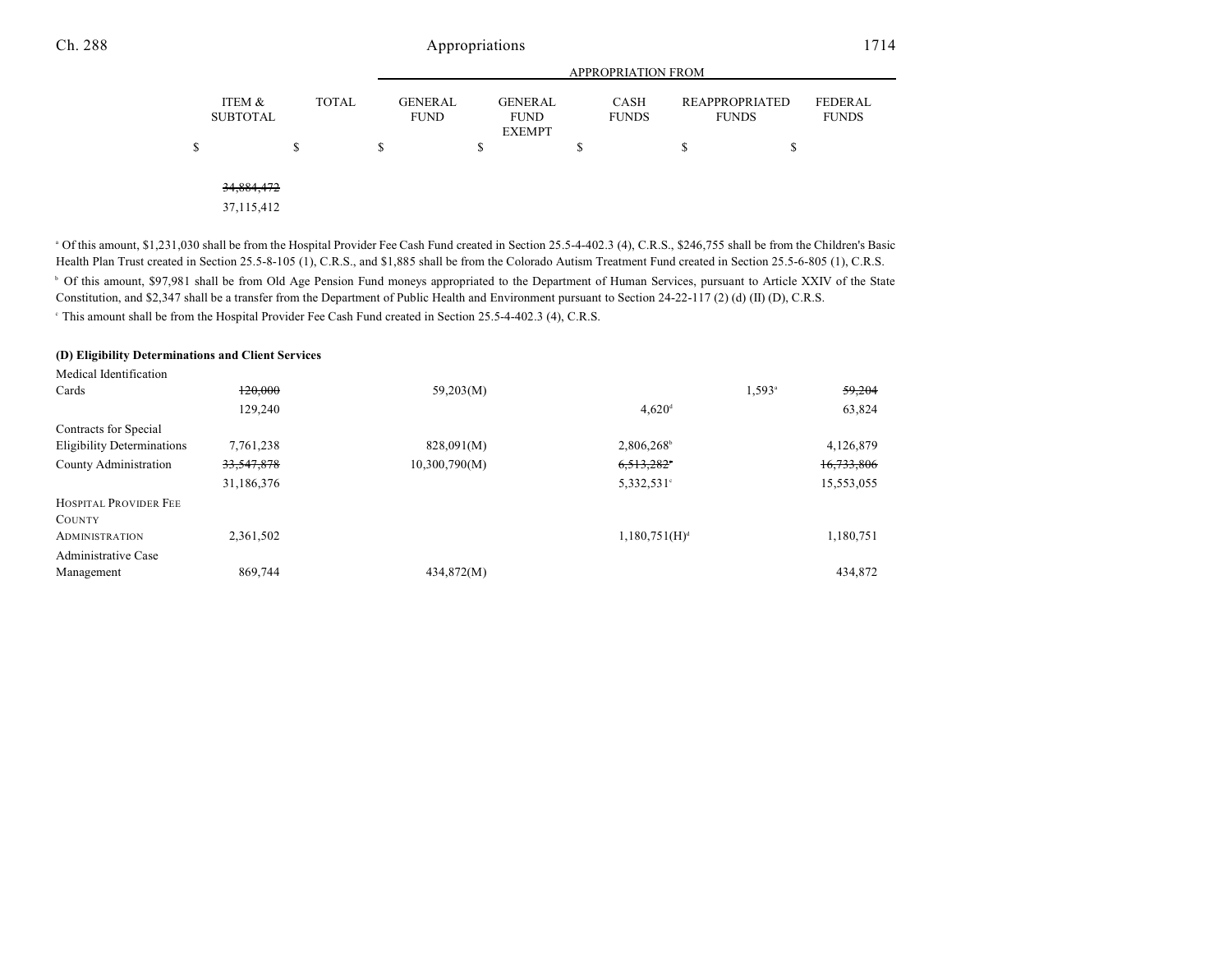| Customer Outreach | <del>5,213,157</del> | 2,550,470(M) | 56,109 <sup>+</sup>  | 2,606,578 |
|-------------------|----------------------|--------------|----------------------|-----------|
|                   | 5,303,663            |              | $101.362^{\text{d}}$ | 2,651,831 |
|                   | 47,512,017           |              |                      |           |
|                   | 47.611.763           |              |                      |           |

<sup>a</sup> This amount shall be from Old Age Pension Fund moneys appropriated to the Department of Human Services, pursuant to Article XXIV of the State Constitution. <sup>b</sup> Of this amount, \$2,801,268 shall be from the Hospital Provider Fee Cash Fund created in Section 25.5-4-402.3 (4), C.R.S., and \$5,000 shall be from the Colorado Autism Treatment Fund created in Section 25.5-6-805, C.R.S.

<sup>c</sup> Of this amount, \$5,332,531 shall be from local funds and \$1,180,751 shall be from the Hospital Provider Fee Cash Fund created in Section 25.5-4-402.3 (4), C.R.S. THIS AMOUNT SHALL BE FROM LOCAL FUNDS.

<sup>d</sup> This amount THESE AMOUNTS shall be from the Hospital Provider Fee Cash Fund created in Section 25.5-4-402.3 (4), C.R.S.

#### **(E) Utilization and Quality Review Contracts**

| Professional Services |                      |              |                        |                      |
|-----------------------|----------------------|--------------|------------------------|----------------------|
| Contracts             | <del>7,670,839</del> | 2,100,370(M) | 60,537*                | <del>5,509,932</del> |
|                       | 8.164.451            | 2,162,870(M) | $114,332$ <sup>a</sup> | 5,887,249            |

<sup>a</sup> This amount shall be from the Hospital Provider Fee Cash Fund created in Section 25.5-4-402.3 (4), C.R.S.

#### **(F) Provider Audits and Services**

| Professional Audit |           |            |                   |           |
|--------------------|-----------|------------|-------------------|-----------|
| Contracts          | 2,463,406 | 969,283(M) | $262.420^{\circ}$ | 1,231,703 |

<sup>a</sup> Of this amount, \$250,000 shall be from the Hospital Provider Fee Cash Fund created in Section 25.5-4-402.3 (4), C.R.S., and \$12,420 shall be from the Medical Nursing Facility Cash Fund created in Section 25.5-6-203 (2) (a), C.R.S.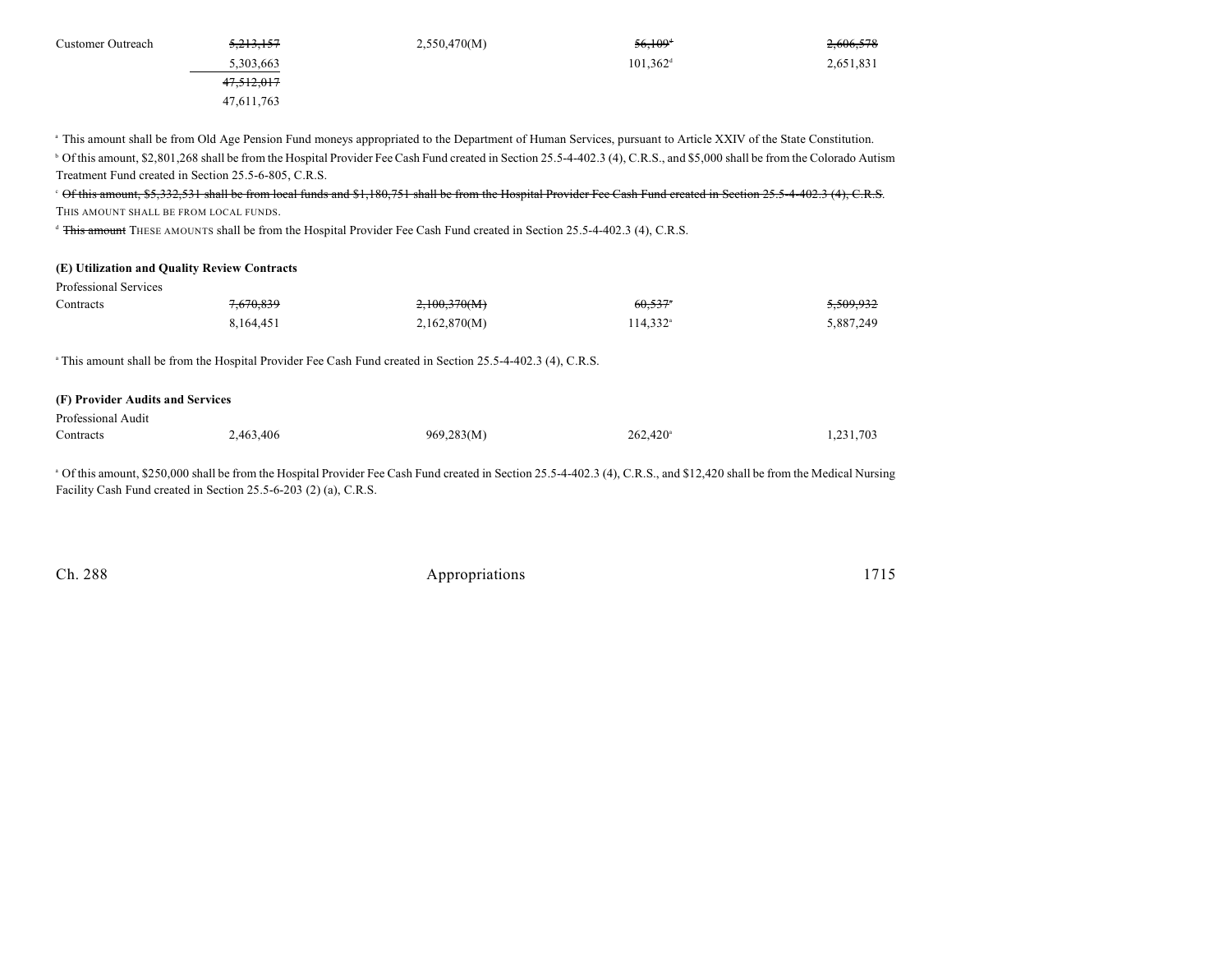| Ch. 288                                                                                                           |                           |                                | Appropriations                     |                                                |                                         |                                       | 1716                           |
|-------------------------------------------------------------------------------------------------------------------|---------------------------|--------------------------------|------------------------------------|------------------------------------------------|-----------------------------------------|---------------------------------------|--------------------------------|
|                                                                                                                   |                           |                                |                                    |                                                | APPROPRIATION FROM                      |                                       |                                |
|                                                                                                                   | ITEM &<br><b>SUBTOTAL</b> | <b>TOTAL</b>                   | <b>GENERAL</b><br><b>FUND</b>      | <b>GENERAL</b><br><b>FUND</b><br><b>EXEMPT</b> | CASH<br><b>FUNDS</b>                    | <b>REAPPROPRIATED</b><br><b>FUNDS</b> | <b>FEDERAL</b><br><b>FUNDS</b> |
|                                                                                                                   | \$                        | \$                             | \$<br>\$                           |                                                | \$<br>\$                                | \$                                    |                                |
| (G) Recoveries and Recoupment Contract Costs                                                                      |                           |                                |                                    |                                                |                                         |                                       |                                |
| <b>Estate Recovery</b>                                                                                            | 700,000                   |                                |                                    |                                                | 350,000 <sup>a</sup>                    |                                       | 350,000                        |
| <sup>a</sup> This amount shall be from estate recoveries.                                                         |                           |                                |                                    |                                                |                                         |                                       |                                |
|                                                                                                                   |                           | 138,824,271                    |                                    |                                                |                                         |                                       |                                |
|                                                                                                                   |                           | 141,771,913                    |                                    |                                                |                                         |                                       |                                |
| (2) MEDICAL SERVICES PREMIUMS <sup>18, 11, 11</sup> PREMIUMS <sup>10, 11, 11a, 11b</sup><br>Medical and Long-Term |                           |                                |                                    |                                                |                                         |                                       |                                |
| Care Services for<br>Medicaid Eligible                                                                            |                           |                                |                                    |                                                |                                         |                                       |                                |
| Individuals                                                                                                       |                           | 3,521,401,973<br>3,523,622,209 | 1,004,304,853(M)<br>985,981,237(M) | 284,175,417 <sup>a</sup>                       | 495,061,484<br>513,383,953 <sup>b</sup> | $3,101,708$ <sup>c</sup>              | 1,734,758,511<br>1,736,979,894 |

<sup>a</sup> This amount shall be from the General Fund Exempt Account created in Section 24-77-103.6 (2), C.R.S.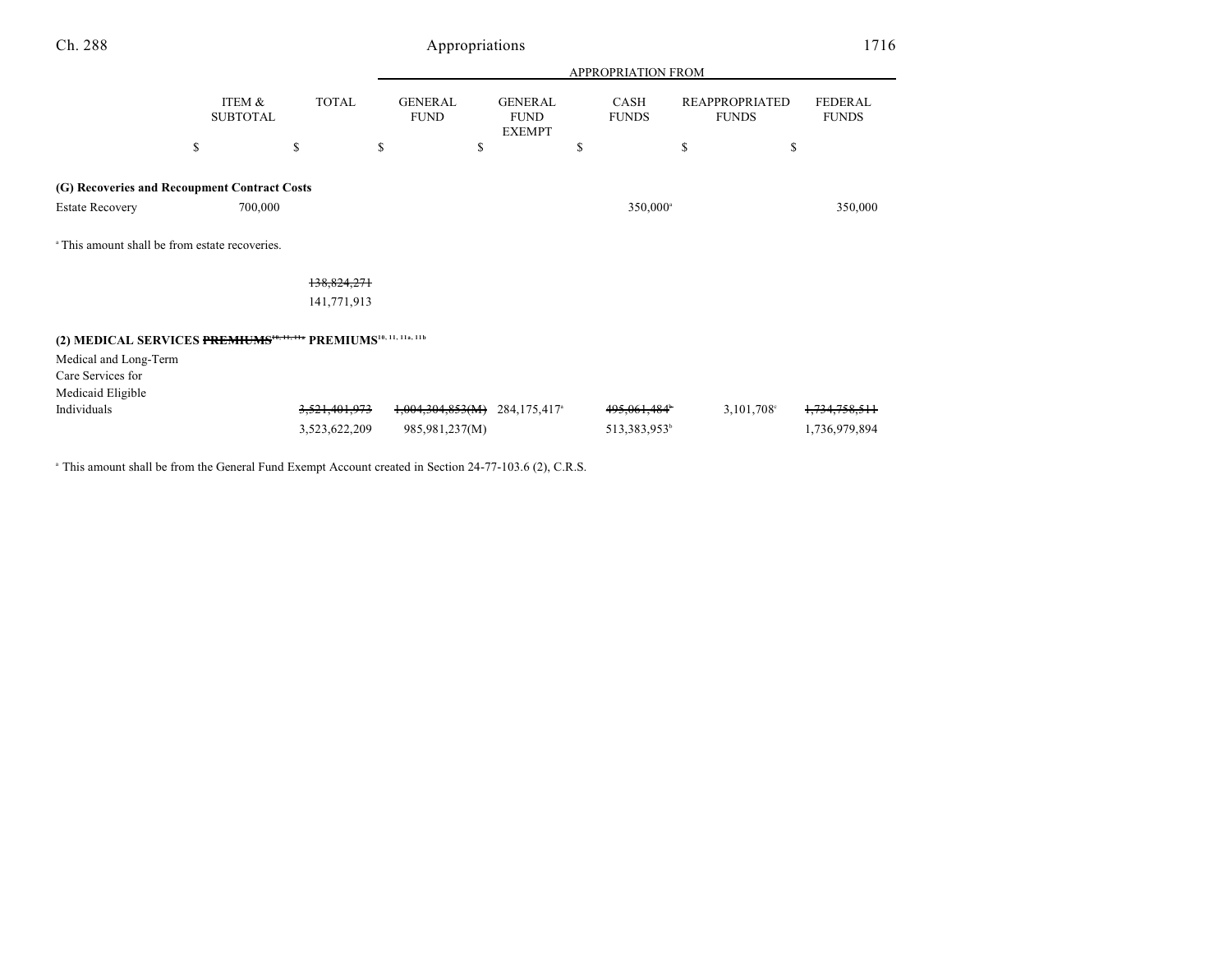$^{\circ}$  Of this amount,  $$354,642,186$  \$370,348,146 shall be from the Hospital Provider Fee Cash Fund created in Section 25.5-4-402.3 (4), C.R.S., \$68,329,996 shall be from the Health Care Expansion Fund created in Section 24-22-117 (2) (a) (I), C.R.S., \$27,427,209 shall be from the Medicaid Nursing Facility Cash Fund created in Section 25.5-6-203 (2) (a), C.R.S., \$23,401,464 shall be from recoveries and recoupments,  $\frac{27,629,150}{10,270,637}$  represents public funds certified as expenditures incurred by public hospitals and agencies that are eligible for federal financial participation under the Medicaid program, \$6,638,222 shall be from the Medicaid Buy-In Cash Fund created in Section 25.5-6-1405 (3) (b), C.R.S., \$3,000,000 shall be from the Supplemental Old Age Pension Health and Medical Care Fund created in Section 25.5-2-101 (2), C.R.S.,  $\frac{62.743.722}{2}$  \$2,718,744 shall be from the Breast and Cervical Cancer Prevention and Treatment Fund created in Section 25.5-5-308 (8) (a) (I), C.R.S., \$878,625 shall be from the Colorado Autism Treatment Fund created in Section 25.5-6-805 (1), C.R.S., \$200,335 shall be from the Coordinated Care for People with Disabilities Fund created in Section 25.5-6-111 (4), C.R.S., and \$170,575 shall be from the the Home Health Telemedicine Cash Fund created in Section 25.5-5-321 (1) (c), C.R.S.

Of this amount, \$2,000,000 shall be transferred from the Department of Public Health and Environment pursuant to Section 24-22-117 (2) (d) (IV.5), C.R.S., \$853,139 <sup>c</sup> shall be transferred from the Department of Public Health and Environment pursuant to Section 24-22-117 (2) (d) (II) (D), C.R.S., and \$248,569 shall be transferred from the Department of Public Health and Environment's General Fund appropriation in the Prevention Service Section for the Women's Health and Family Planning program.

#### **(3) MEDICAID MENTAL HEALTH COMMUNITY PROGRAMS**

| Mental Health Capitation |             |             |                |                           |                     |               |
|--------------------------|-------------|-------------|----------------|---------------------------|---------------------|---------------|
| Payments                 | 272,492,157 |             | 125,823,308(M) | $10,510,223$ <sup>a</sup> | 13.544 <sup>b</sup> | 136, 145, 082 |
| Medicaid Mental Health   |             |             |                |                           |                     |               |
| Fee for Service Payments | 3,908,827   |             | 1,954,414(M)   |                           |                     | 1,954,413     |
|                          |             | 276,400,984 |                |                           |                     |               |

<sup>a</sup> Of this amount, \$10,466,206 (H) shall be from the Hospital Provider Fee Cash Fund created in Section 25.5-4-402.3 (4), C.R.S., and \$44,017 shall be from the Breast and Cervical Cancer Prevention and Treatment Fund created in Section 25.5-5-308 (8) (a) (I), C.R.S.

<sup>b</sup> This amount shall be transferred from the Department of Public Health and Environment for the Breast and Cervical Cancer Prevention and Treatment Program pursuant to Section 24-22-117 (2) (d) (II) (D), C.R.S.

#### **(4) INDIGENT CARE PROGRAM**

Safety Net Provider

| Safety Net Provider |                        |                          |                        |
|---------------------|------------------------|--------------------------|------------------------|
| Payments            | <del>309,825,106</del> | <del>154,912,553</del> * | <del>154,912,553</del> |
|                     | 293,928,866            | 146.964.433 <sup>a</sup> | 146,964,433            |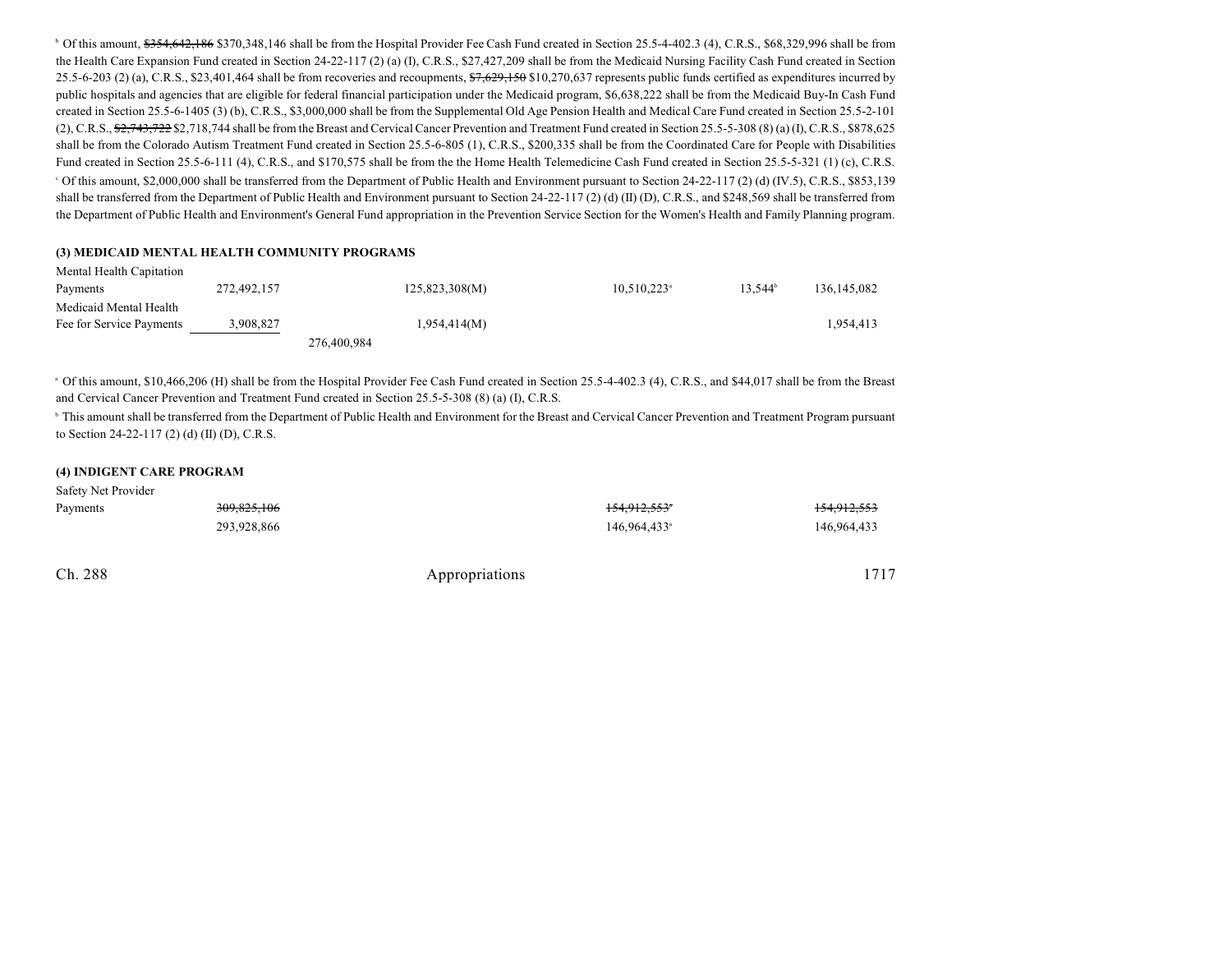|                           |                           |              |                                |                                                | <b>APPROPRIATION FROM</b>   |                         |                                       |                                |
|---------------------------|---------------------------|--------------|--------------------------------|------------------------------------------------|-----------------------------|-------------------------|---------------------------------------|--------------------------------|
|                           | ITEM &<br><b>SUBTOTAL</b> | <b>TOTAL</b> | <b>GENERAL</b><br>${\rm FUND}$ | <b>GENERAL</b><br><b>FUND</b><br><b>EXEMPT</b> | <b>CASH</b><br><b>FUNDS</b> |                         | <b>REAPPROPRIATED</b><br><b>FUNDS</b> | <b>FEDERAL</b><br><b>FUNDS</b> |
|                           | \$                        | \$           | \$<br>\$                       |                                                | \$                          | \$                      | \$                                    |                                |
| Clinic Based Indigent     |                           |              |                                |                                                |                             |                         |                                       |                                |
| Care                      | 6,119,760                 |              | 3,059,880(M)                   |                                                |                             |                         |                                       | 3,059,880                      |
| Pediatric Specialty       |                           |              |                                |                                                |                             |                         |                                       |                                |
| Hospital                  | 13,285,882                |              | 5,899,969(M)                   |                                                |                             | 296,872 <sup>b</sup>    | $446,100^{\circ}$                     | 6,642,941                      |
| Appropriation from        |                           |              |                                |                                                |                             |                         |                                       |                                |
| General Fund to Pediatric |                           |              |                                |                                                |                             |                         |                                       |                                |
| Specialty Hospital Fund   | 446,100                   |              |                                | $446,100^4$                                    |                             |                         |                                       |                                |
| Appropriation from        |                           |              |                                |                                                |                             |                         |                                       |                                |
| Tobacco Tax Cash Fund     |                           |              |                                |                                                |                             |                         |                                       |                                |
| to the General Fund       | 446,100                   |              |                                |                                                |                             | 446,100°                |                                       |                                |
| Primary Care Fund         |                           |              |                                |                                                |                             |                         |                                       |                                |
| Program                   | 28,253,000                |              |                                |                                                |                             | 28,253,000 <sup>f</sup> |                                       |                                |
| Comprehensive Primary     |                           |              |                                |                                                |                             |                         |                                       |                                |
| Care Grants Program       | 2,706,995                 |              |                                |                                                |                             | 2,706,995 <sup>s</sup>  |                                       |                                |
| Children's Basic Health   |                           |              |                                |                                                |                             |                         |                                       |                                |
| Plan Administration       | 4,894,410                 |              | 272,494(M)                     |                                                |                             | 1,948,454h              |                                       | 2,673,462                      |
| Children's Basic Health   |                           |              |                                |                                                |                             |                         |                                       |                                |
| Plan Medical and Dental   |                           |              |                                |                                                |                             |                         |                                       |                                |
| Costs <sup>12, 13</sup>   | 213,086,149               |              | 33,001,775                     |                                                |                             | 41,578,378              |                                       | 138,505,996                    |
|                           | 214,471,872               |              | 32,863,174                     |                                                |                             | 42,292,073              |                                       | 139,316,625                    |
|                           |                           | 579,063,502  |                                |                                                |                             |                         |                                       |                                |
|                           |                           | 564,552,985  |                                |                                                |                             |                         |                                       |                                |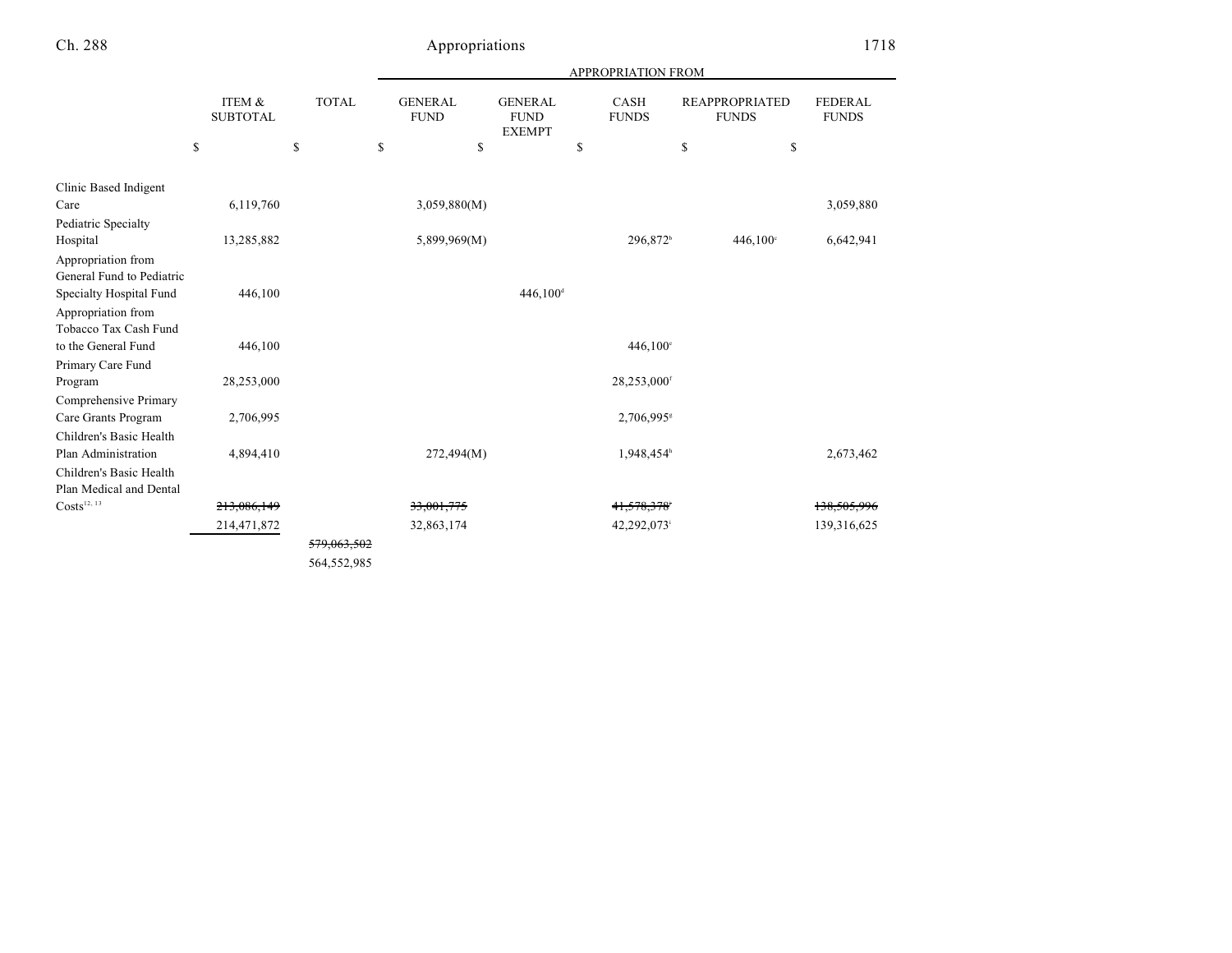<sup>a</sup> Of this amount, \$144,686,653 shall be from the Hospital Provider Fee Cash Fund created in Section 25.5-4-402.3 (4), C.R.S., and \$10,225,900 \$2,277,780 shall be public funds certified as representing expenditures incurred by hospitals that are eligible for federal financial participation under the Medicaid upper payment limit and the Medicaid Disproportionate Share Payments to Hospitals program.

<sup>b</sup> This amount shall be from the Supplemental Tobacco Litigation Settlement Moneys Account in the Pediatric Specialty Hospital Fund created in Section 24-22-117 (2) (e) (II), C.R.S.

This amount shall be from the Pediatric Specialty Hospital Fund created in Section 24-22-117 (2) (e), C.R.S. and shall be from the Appropriation from General Fund to Pediatric Specialty Hospital Fund line item.

<sup>d</sup> This amount is not subject to the limitation on state fiscal year spending imposed by Article X, Section 20 of the State Constitution. This amount is also not subject to the statutory limitation on General Fund appropriation growth or any other spending limitation existing in law pursuant to Article X, Section 21 (8) of the State Constitution.

This amount shall be from the Tobacco Tax Cash Fund created in Section 24-22-117 (1) (a), C.R.S. This appropriation partially meets the requirement to appropriate a portion of the revenues collected from imposition of additional state cigarette and tobacco taxes to the General Fund pursuant to Section 21 of Article X of the State Constitution.

 $f$  This amount shall be from the Primary Care Fund created in Section 24-22-117 (2) (b) (I), C.R.S.

<sup>8</sup> This amount shall be from the Comprehensive Primary and Preventative Care Fund created in Section 25.5-3-207 (1), C.R.S.

<sup>h</sup> Of this amount, \$1,939,762 shall be from the Children's Basic Health Plan Trust created in Section 25.5-8-105 (1), C.R.S., and \$8,692 shall be from the Hospital Provider Fee Cash Fund created in Section 25.5-4-402.3 (4), C.R.S.

 $\frac{1}{2}$  Of this amount,  $\frac{28}{28,727,097}$  \$29,405,586 shall be from the Children's Basic Health Plan Trust created in Section 25.5-8-105 (1), C.R.S.,  $\frac{12,389,580}{12,424,786}$  shall be from the Hospital Provider Fee Cash Fund created in Section 25.5-4-402.3 (4), C.R.S., \$461,700 shall be from the Colorado Immunization Fund created in Section 25-4-2301, C.R.S., and \$1 shall be from the Health Care Expansion Fund created in Section 24-22-117 (2) (a) (I), C.R.S.

#### **(5) OTHER MEDICAL SERVICES**

Old Age Pension State Medical Program 11,000,000 11,000,000<sup>a</sup>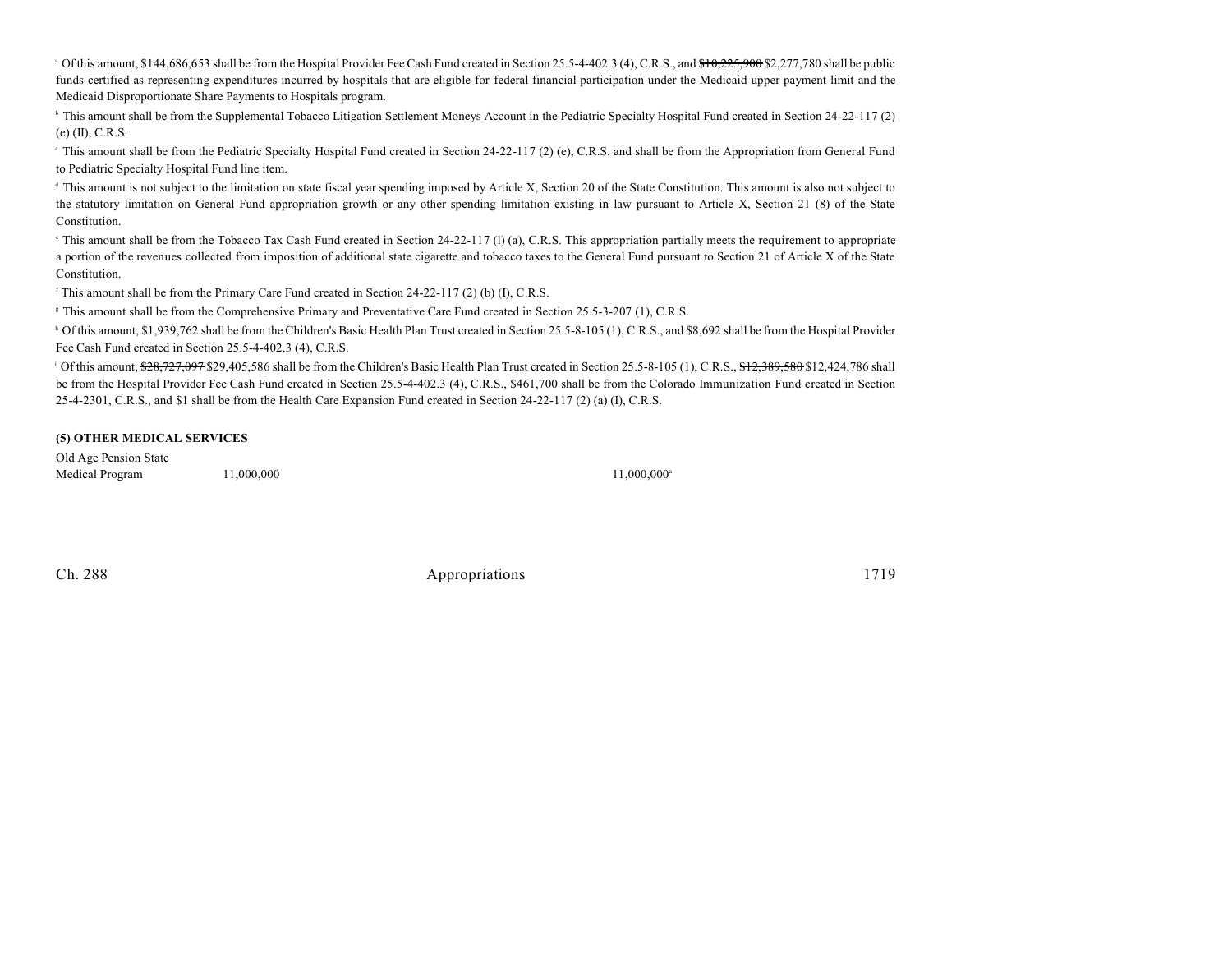|--|--|

|                                                                                                |                           |              | APPROPRIATION FROM |                                                |                             |                                       |                                |  |  |
|------------------------------------------------------------------------------------------------|---------------------------|--------------|--------------------|------------------------------------------------|-----------------------------|---------------------------------------|--------------------------------|--|--|
|                                                                                                | ITEM &<br><b>SUBTOTAL</b> | <b>TOTAL</b> |                    | <b>GENERAL</b><br><b>FUND</b><br><b>EXEMPT</b> | <b>CASH</b><br><b>FUNDS</b> | <b>REAPPROPRIATED</b><br><b>FUNDS</b> | <b>FEDERAL</b><br><b>FUNDS</b> |  |  |
|                                                                                                | \$                        | \$           | \$                 | \$                                             | \$                          | \$<br>\$                              |                                |  |  |
| Transfer of Tobacco Tax<br>Cash Fund into the<br>Supplemental Old Age<br>Pension State Medical |                           |              |                    |                                                |                             |                                       |                                |  |  |
| Fund                                                                                           | 2,230,500                 |              |                    |                                                | $2,230,500^{\circ}$         |                                       |                                |  |  |
| Commission on Family<br>Medicine Residency                                                     |                           |              |                    |                                                |                             |                                       |                                |  |  |
| <b>Training Programs</b>                                                                       | 1,391,077                 |              | 695,538(M)         |                                                |                             |                                       | 695.539                        |  |  |
|                                                                                                | 1,741,077                 |              | 870,538(M)         |                                                |                             |                                       | 870,539                        |  |  |
| <b>State University Teaching</b><br>Hospitals - Denver Health                                  |                           |              |                    |                                                |                             |                                       |                                |  |  |
| and Hospital Authority                                                                         | 1,831,714                 |              | 915,857(M)         |                                                |                             |                                       | 915,857                        |  |  |
| <b>State University Teaching</b><br>Hospitals - University of<br>Colorado Hospital             |                           |              |                    |                                                |                             |                                       |                                |  |  |
| Authority                                                                                      | 633,314                   |              | 316,657(M)         |                                                |                             |                                       | 316,657                        |  |  |
| Medicare Modernization<br><b>Act State Contribution</b>                                        |                           |              |                    |                                                |                             |                                       |                                |  |  |
| Payment                                                                                        | 91,156,720                |              | 66,146,615         |                                                |                             |                                       | 25,010,105                     |  |  |
|                                                                                                |                           |              | 60,513,438         |                                                |                             |                                       | 30,643,282                     |  |  |
| Public School Health                                                                           |                           |              |                    |                                                |                             |                                       |                                |  |  |
| <b>Services Contract</b>                                                                       |                           |              |                    |                                                |                             |                                       |                                |  |  |
| Administration                                                                                 | 1,138,549                 |              |                    |                                                |                             |                                       | 1,138,549                      |  |  |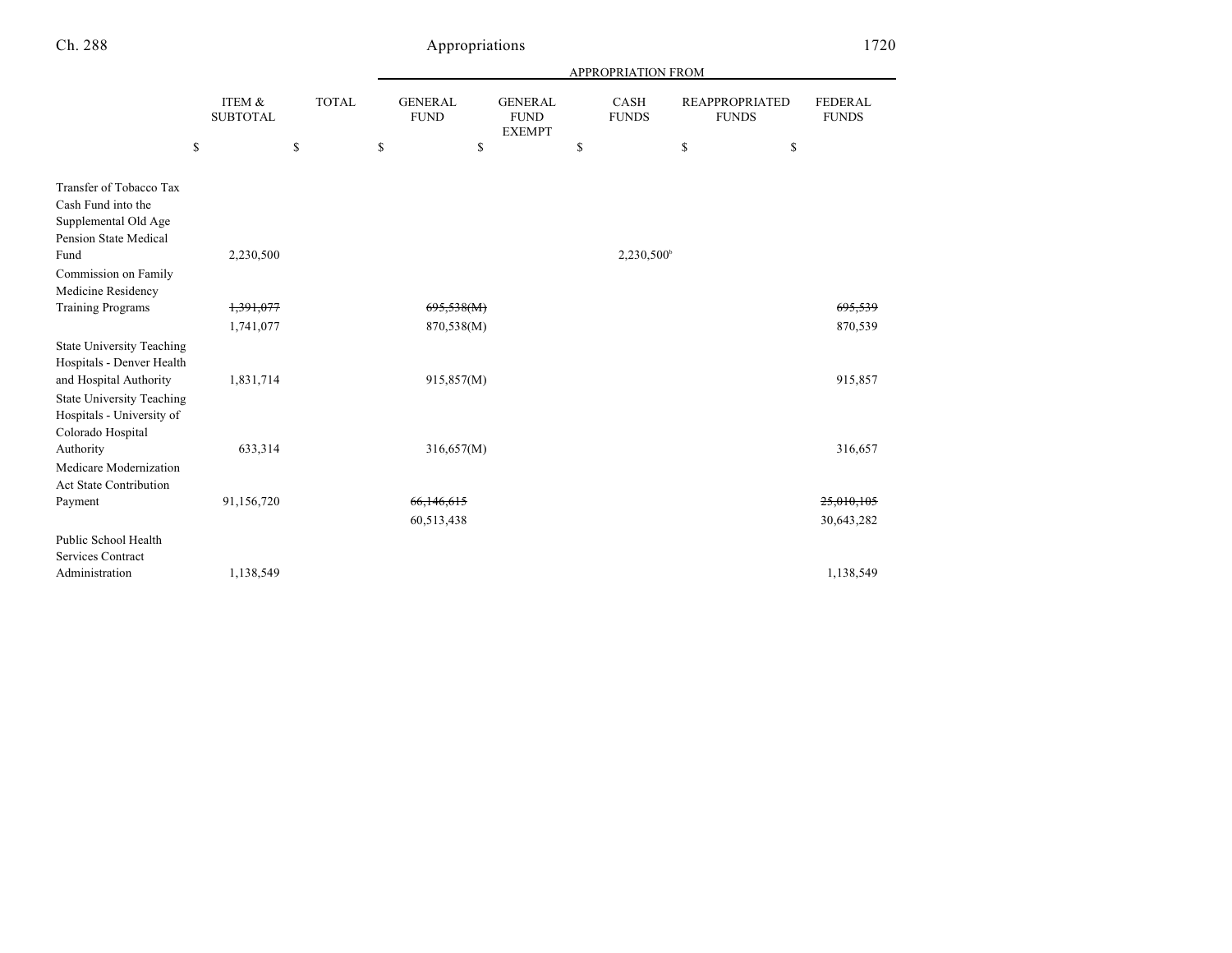Public School Health

139,828,218 140,178,218

Services 30,446,344 30,446,344 5 and  $30,446,344$  16,010,155 $\degree$  14,436,189

<sup>a</sup> Of this amount, \$9,998,483 shall be from the Old Age Pension Health and Medical Care Fund, pursuant to Section 7 (c) of Article XXIV of the State Constitution, and \$1,001,517 shall be from the Supplemental Old Age Pension Health and Medical Care Fund created in Section 25.5-2-101 (2), C.R.S.

<sup>b</sup> This amount shall be from the Tobacco Tax Cash Fund created in Section 24-22-117 (1) (a), C.R.S. This appropriation meets the requirement to appropriate a portion of the revenues collected from the imposition of additional state cigarette and tobacco taxes to the Old Age Pension program for health related purposes pursuant to Section 21 of Article X of the State Constitution.

This amount represents funds certified as expenditures incurred by school districts that are eligible for federal financial participation under Medicaid.

#### **(6) DEPARTMENT OF HUMAN SERVICES MEDICAID-FUNDED PROGRAMS**

**(A) Executive Director's**

| <b>Office - Medicaid</b>      |                                                                  |                |                      |                       |           |
|-------------------------------|------------------------------------------------------------------|----------------|----------------------|-----------------------|-----------|
| Funding <sup>14</sup>         | 13,363,338                                                       | 6,681,669(M)   |                      |                       | 6,681,669 |
|                               |                                                                  |                |                      |                       |           |
|                               | (B) Office of Information Technology Services - Medicaid Funding |                |                      |                       |           |
| Colorado Benefits             |                                                                  |                |                      |                       |           |
| Management System             | 8,983,839                                                        | 4,461,609(M)   | $14,428$ *           | $19,399$ <sup>*</sup> | 4,488,403 |
|                               | 10,148,885                                                       | 4,312,127(M)   | 746,965 <sup>a</sup> | $18,749^{\circ}$      | 5,071,044 |
| <b>COLORADO BENEFITS</b>      |                                                                  |                |                      |                       |           |
| MANAGEMENT SYSTEM,            |                                                                  |                |                      |                       |           |
| <b>HCPF ONLY</b>              | 812,400                                                          | 107,460(M)     | $298,740^{\circ}$    |                       | 406,200   |
| CBMS SAS-70 Audit             | 55,204                                                           | 27,416(M)      | 89 <sup>a</sup>      | 119 <sup>b</sup>      | 27,580    |
| Other Office of               |                                                                  |                |                      |                       |           |
| <b>Information Technology</b> |                                                                  |                |                      |                       |           |
| Services Line Items           | 556,271                                                          | 278,136(M)     |                      |                       | 278,135   |
|                               |                                                                  |                |                      |                       |           |
| Ch. 288                       |                                                                  | Appropriations |                      |                       | 1721      |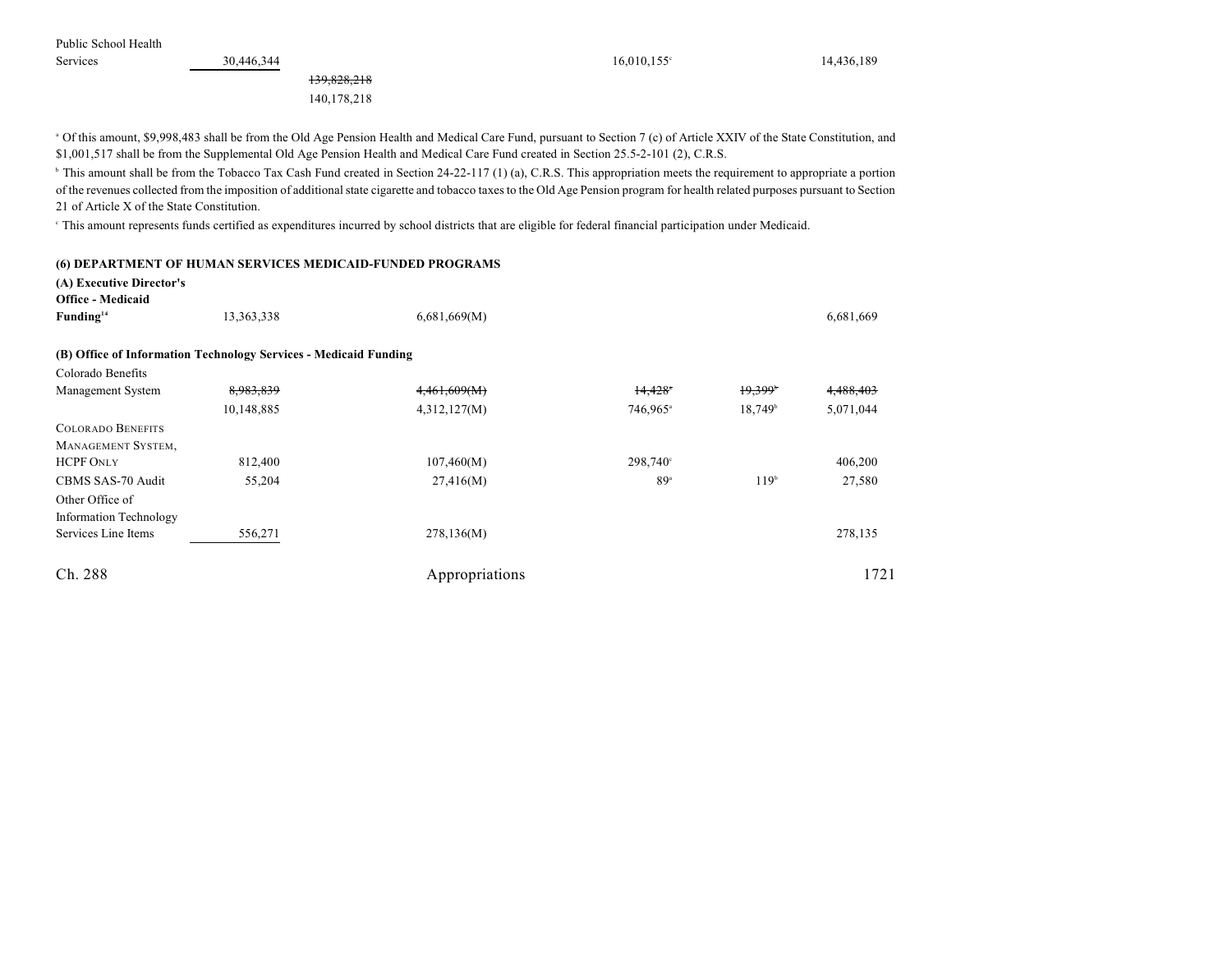|   |                           |              |                               |                                                | <b>APPROPRIATION FROM</b>   |                                       |                         |
|---|---------------------------|--------------|-------------------------------|------------------------------------------------|-----------------------------|---------------------------------------|-------------------------|
|   | ITEM &<br><b>SUBTOTAL</b> | <b>TOTAL</b> | <b>GENERAL</b><br><b>FUND</b> | <b>GENERAL</b><br><b>FUND</b><br><b>EXEMPT</b> | <b>CASH</b><br><b>FUNDS</b> | <b>REAPPROPRIATED</b><br><b>FUNDS</b> | FEDERAL<br><b>FUNDS</b> |
| D |                           | \$           | S                             | \$                                             | D                           | \$<br>\$                              |                         |
|   |                           |              |                               |                                                |                             |                                       |                         |
|   | 9,595,314                 |              |                               |                                                |                             |                                       |                         |
|   | 11,572,760                |              |                               |                                                |                             |                                       |                         |

<sup>a</sup> <del>These amounts</del> Of these amounts, \$733,020 shall be from the Hospital Provider Fee Cash Fund created in Section 25.5-4-402.3 (4), C.R.S., and \$14,034 SHALL BE FROM THE Children's Basic Health Plan Trust created in Section 25.5-8-105 (1), C.R.S.

<sup>h</sup> These amounts shall be from moneys in the Old Age Pension Fund appropriated to the Department of Human Services, pursuant to Article XXIV of the State Constitution.

THIS AMOUNT SHALL BE FROM THE HOSPITAL PROVIDER FEE CASH FUND CREATED IN SECTION 25.5-4-402.3 (4), C.R.S. <sup>c</sup>

| 5,159,398  | 2,579,699(M)                                                                                          | 2,579,699 |
|------------|-------------------------------------------------------------------------------------------------------|-----------|
| 4,793,633  | 2,396,817(M)                                                                                          | 2,396,816 |
|            |                                                                                                       |           |
| 133,659    | 66,830(M)                                                                                             | 66,829    |
| 14,328,538 | 7,164,269(M)                                                                                          | 7,164,269 |
| 14.462.197 |                                                                                                       |           |
|            |                                                                                                       |           |
|            |                                                                                                       |           |
| 33,951     | 16,976(M)                                                                                             | 16.975    |
|            | (D) Division of Child Welfare - Medicaid Funding<br>(E) Office of Self Sufficiency - Medicaid Funding |           |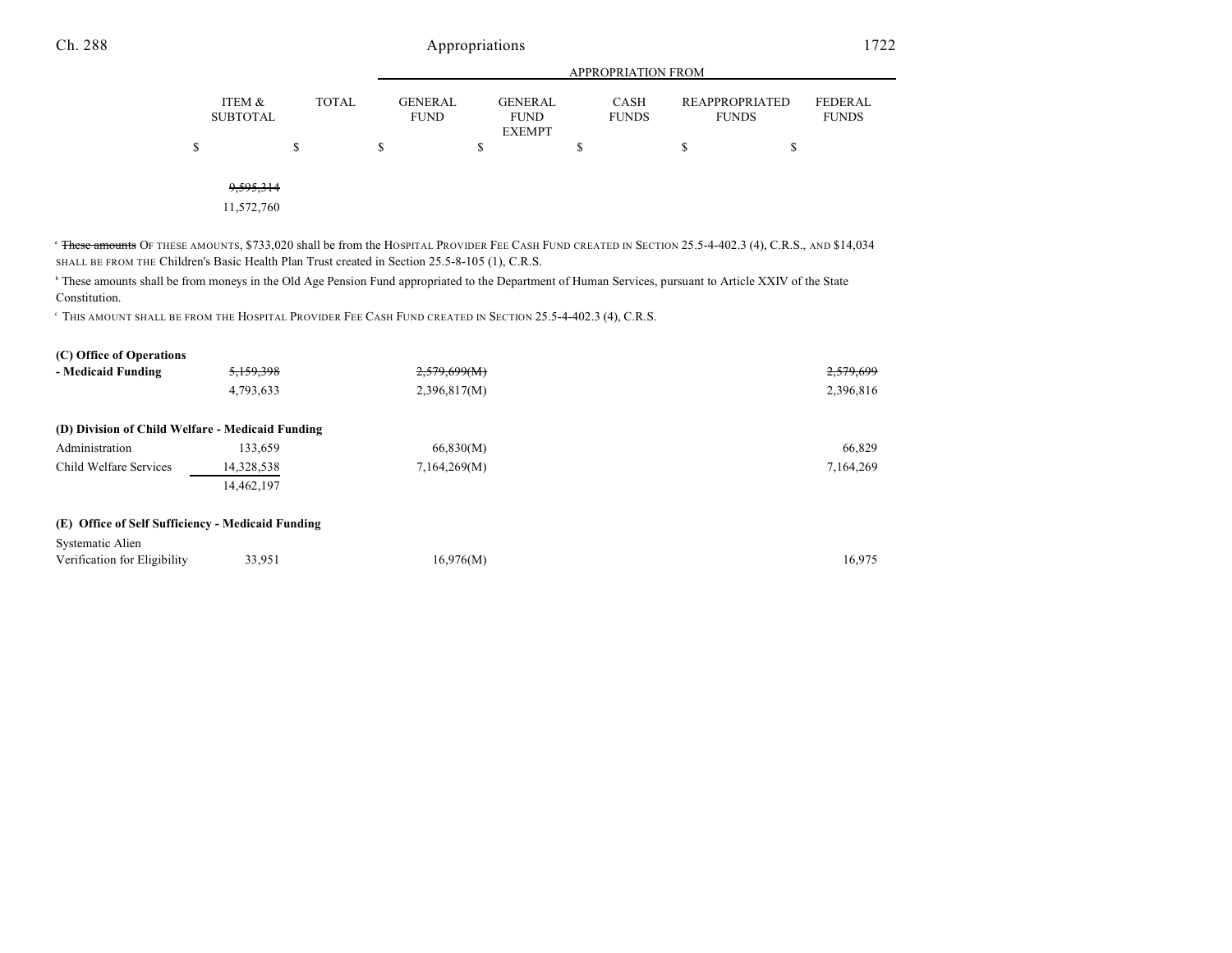| (F) Mental Health and Alcohol and Drug Abuse Services - Medicaid Funding                                                                                                                                                                               |               |                  |                  |                                    |
|--------------------------------------------------------------------------------------------------------------------------------------------------------------------------------------------------------------------------------------------------------|---------------|------------------|------------------|------------------------------------|
| Administration                                                                                                                                                                                                                                         | 392,848       | 196,424(M)       |                  | 196,424                            |
| Residential Treatment for                                                                                                                                                                                                                              |               |                  |                  |                                    |
| Youth (H.B. 99-1116)                                                                                                                                                                                                                                   | 116,840       | 58,420(M)        |                  | 58,420                             |
| Mental Health Institutes                                                                                                                                                                                                                               | 4,176,550     | 2,088,275(M)     |                  | 2,088,275                          |
|                                                                                                                                                                                                                                                        | 5,302,416     | 2,651,208(M)     |                  | 2,651,208                          |
| Alcohol and Drug Abuse<br>Division, High Risk<br>Pregnant Women                                                                                                                                                                                        |               |                  |                  |                                    |
| Program                                                                                                                                                                                                                                                | 1,999,146     | 999,573(M)       |                  | 999,573                            |
|                                                                                                                                                                                                                                                        | 6,685,384     |                  |                  |                                    |
|                                                                                                                                                                                                                                                        | 7,811,250     |                  |                  |                                    |
| (G) Services for People with Disabilities - Medicaid<br><b>Funding</b><br>Community Services for<br>People with<br>Developmental<br>Disabilities,<br>Administration<br>Community Services for<br>People with<br>Developmental<br>Disabilities, Program | 2,923,329     | 1,461,665(M)     |                  | 1,461,664                          |
| Costs                                                                                                                                                                                                                                                  | 328, 231, 550 | 164, 115, 774(M) | $1^{\mathrm{a}}$ | 164, 115, 775                      |
| <b>Regional Centers</b>                                                                                                                                                                                                                                | 47,676,045    | 21,970,368(M)    |                  | 23,838,022<br><del>1,867,655</del> |
|                                                                                                                                                                                                                                                        | 45,808,390    | 22,904,196(M)    |                  | 22,904,194                         |
| Ch. 288                                                                                                                                                                                                                                                |               | Appropriations   |                  | 1723                               |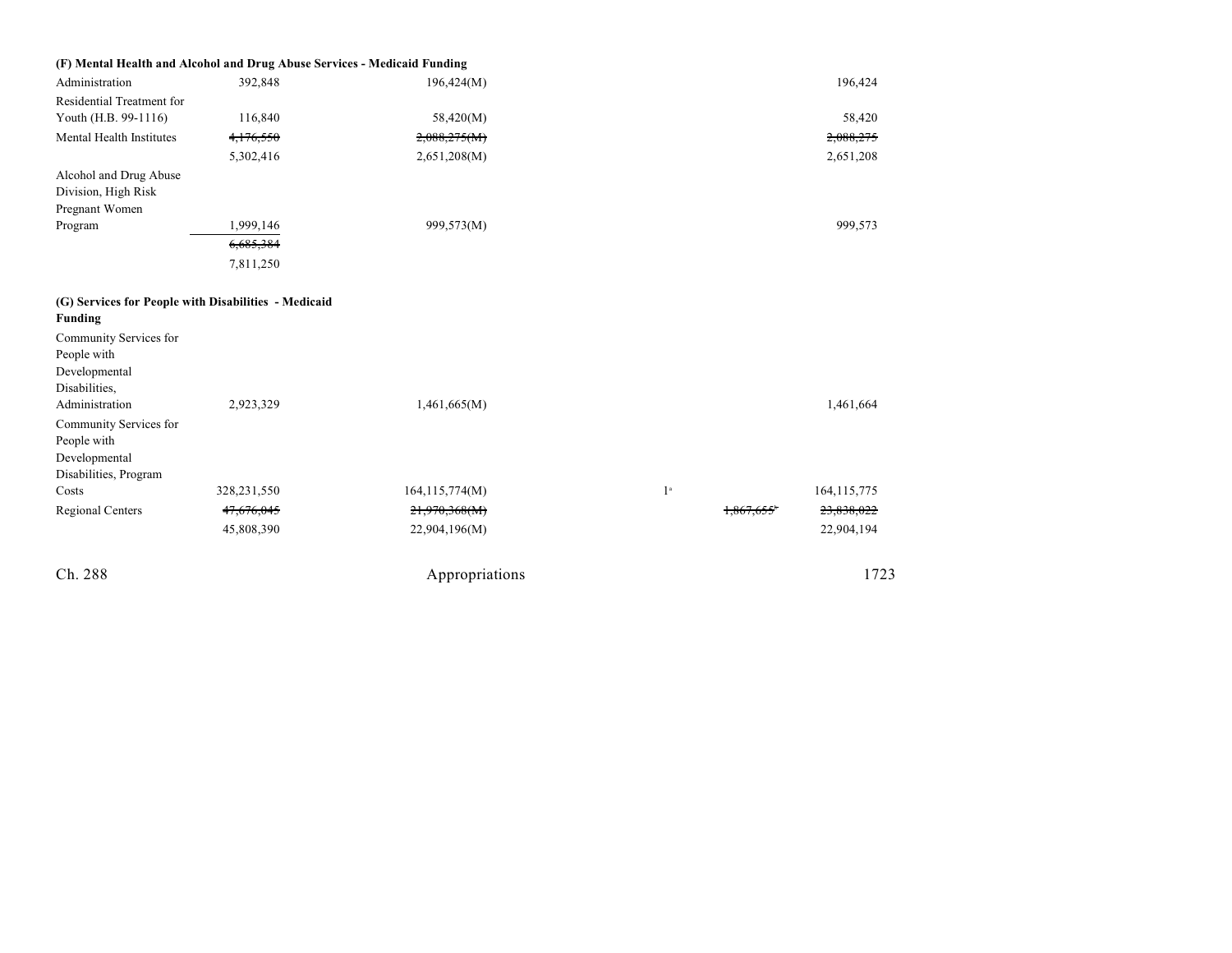|   |                           |       |                        |                                                | APPROPRIATION FROM          |                                       |                         |
|---|---------------------------|-------|------------------------|------------------------------------------------|-----------------------------|---------------------------------------|-------------------------|
|   | ITEM &<br><b>SUBTOTAL</b> | TOTAL | GENERAL<br><b>FUND</b> | <b>GENERAL</b><br><b>FUND</b><br><b>EXEMPT</b> | <b>CASH</b><br><b>FUNDS</b> | <b>REAPPROPRIATED</b><br><b>FUNDS</b> | FEDERAL<br><b>FUNDS</b> |
| Φ |                           |       |                        |                                                |                             |                                       |                         |

Regional Center Depreciation and Annual Adjustments 1,187,825 593,913(M) 599,913 593,913 593,913 593,912

380,018,749

378,151,094

<sup>a</sup> This amount shall be from the Health Care Expansion Fund created in Section 24-22-117 (2) (a) (I), C.R.S.

<sup>t</sup> This amount shall be from the Service Fee Fund created in Section 25.5-6-204 (1) (e) (II), C.R.S., and shall be from the Provider Fee line item for Regional Centers for People with Developmental Disabilities in the Department of Human Services.

| (H) Adult Assistance<br><b>Programs, Community</b><br>Services for the Elderly -<br><b>Medicaid Funding</b> | 1,800                  | 900(M)                   | 900                           |
|-------------------------------------------------------------------------------------------------------------|------------------------|--------------------------|-------------------------------|
| (I) Division of Youth<br><b>Corrections - Medicaid</b><br>Funding                                           | 1,286,981<br>1,508,653 | 643,491(M)<br>754,327(M) | <del>643,490</del><br>754,326 |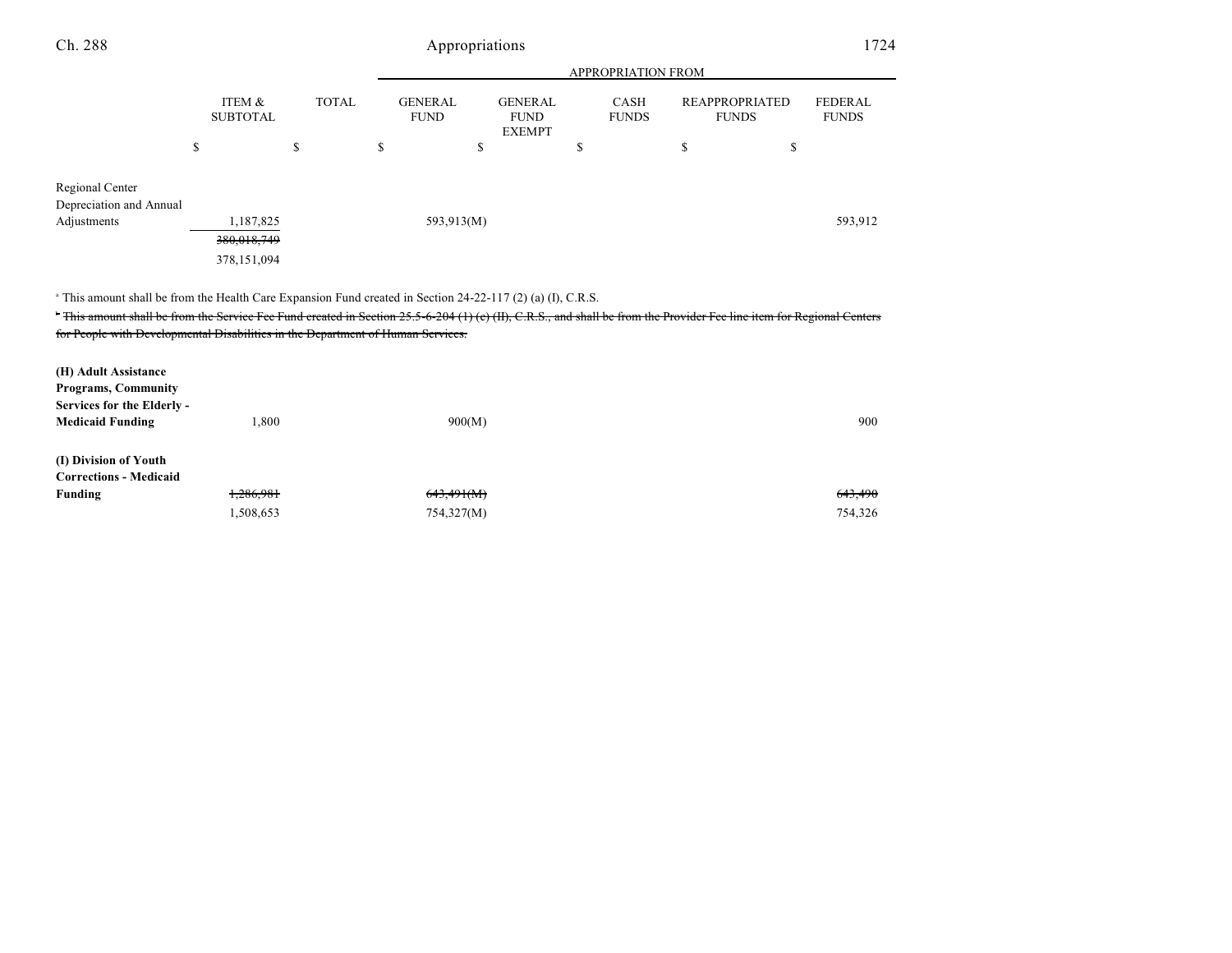**(J) Other** Federal Medicaid Indirect Cost Reimbursement for Department of Human Services Programs 500,000

 $500,000^{\circ}$ 

This amount reflects estimated Medicaid federal indirect cost reimbursements for Department of Human Services programs. <sup>a</sup>

### 431,107,112

432,198,676

# **TOTALS PART V (HEALTH CARE POLICY AND**

| POLICY AND        |                                                       |                            |                          |                        |                            |
|-------------------|-------------------------------------------------------|----------------------------|--------------------------|------------------------|----------------------------|
| <b>FINANCING)</b> | <del>\$5,086,626,060</del> <del>\$1,494,116,123</del> | \$284,621,517 <sup>a</sup> | <del>\$780,942,590</del> | <del>\$7,535,223</del> | <del>\$2,519,410,607</del> |
|                   | \$5,078,724,985 \$1,471,654,070                       |                            | \$794,352,432            | \$5,666,918            | \$2,522,430,048            |

<sup>a</sup> Of this amount, \$284,175,417 shall be from the General Fund Exempt Account created in Section 24-77-103.6 (2), C.R.S., and \$446,100 shall be General Fund Exempt pursuant to Section 24-22-117 (1) (c) (I) (B), C.R.S. Further, said \$446,100 is also not subject to the statutory limitation on General Fund appropriations imposed by Section 24-75-201.1, C.R.S.

**FOOTNOTES** -- The following statements are referenced to the numbered footnotes throughout section 2.

10 Department of Health Care Policy and Financing, Medical Services Premiums -- The appropriations in this division assume the following caseload and cost estimates:

| Aid Category                          | <b>Caseload</b> | <b>Estimated Costs</b> | <b>Average Cost Per Client</b> |
|---------------------------------------|-----------------|------------------------|--------------------------------|
| Adults 65 Years of Age and Older      | 39.556          | \$899,448,464          | \$22,738.61                    |
| Disabled Adults 60 to 64 Years of Age | 8.098           | 146,395,601            | 18,077.99                      |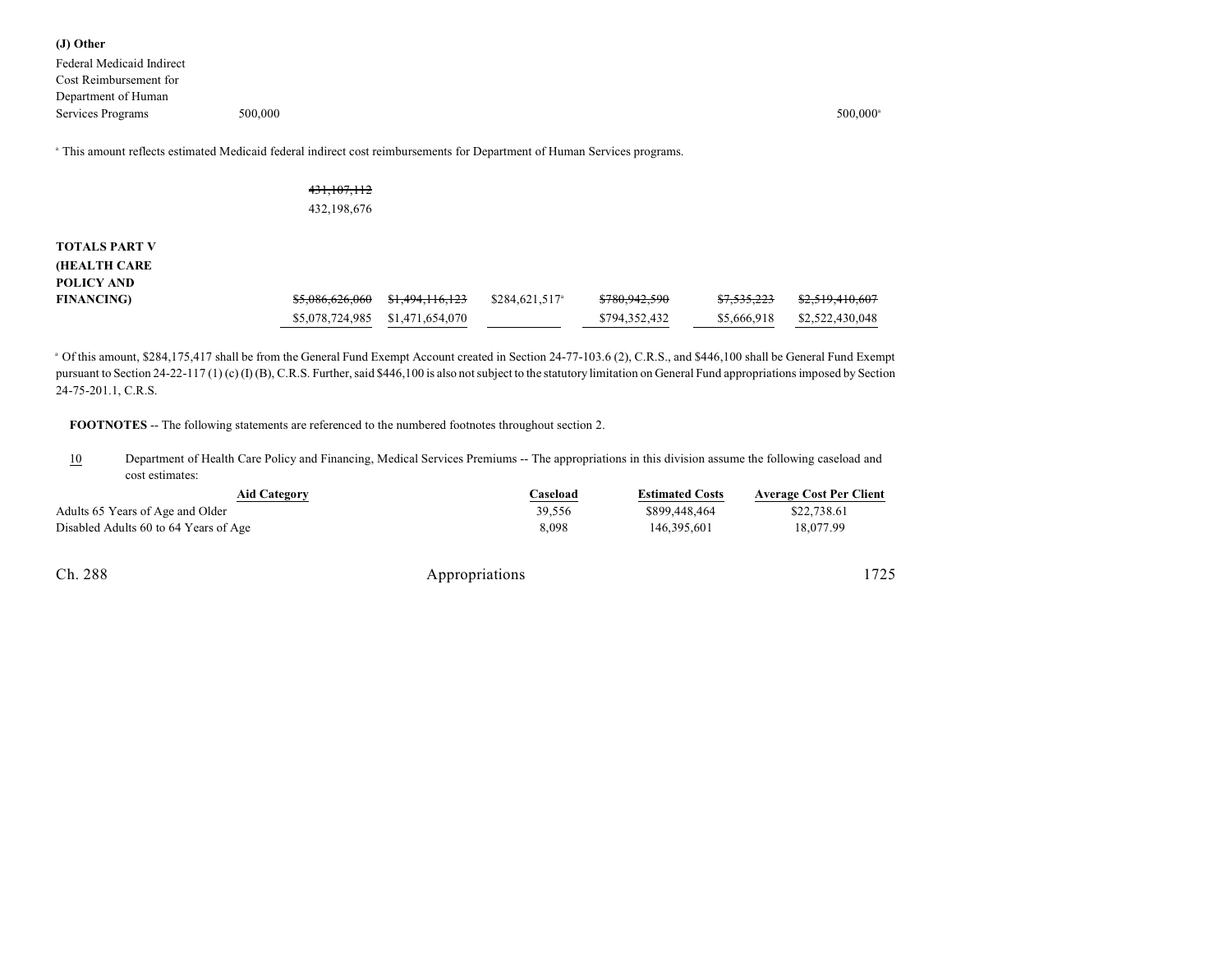| <b>Aid Category</b>                                                            | Caseload | <b>Estimated Costs</b> | <b>Average Cost Per Client</b> |
|--------------------------------------------------------------------------------|----------|------------------------|--------------------------------|
| Disabled Individuals up to 59 Years of Age                                     | 57.841   | 957,740,203            | 16,558.15                      |
| Medicaid Buy-In for Disabled Adults                                            | 4,329    | 71,682,771             | 16,558.74                      |
| Categorically Eligible Low-Income Adults                                       | 64.432   | 298,737,940            | 4.636.48                       |
| Pregnant Adults up to 133 Percent of Federal Poverty Level                     | 7,657    | 87.987.159             | 11,491.07                      |
| Expansion Adults up to 60 Percent of Federal Poverty Level                     | 23,628   | 51,129,238             | 2,163.93                       |
| Expansion Adults between 61 Percent to 100 Percent of Federal Poverty Level    | 34,050   | 87, 757, 439           | 2,577.31                       |
| Adults without Dependent Children up to 100 percent of Federal Poverty Level   | 16,400   | 51,474,921             | 3,138.71                       |
| Breast and Cervical Cancer Treatment and Prevention Program Adults             | 595      | 13,201,320             | 22,187.09                      |
| Eligible Children                                                              | 316,392  | 662,890,819            | 2,095.16                       |
| Foster Care Children                                                           | 18.878   | 93,511,704             | 4,953.48                       |
| Qualified Medicare Beneficiaries and Special Low-Income Medicare Beneficiaries | 18,210   | 27, 279, 701           | 1,498.06                       |
| Non-Citizens Qualifying for Emergency Services                                 | 3,082    | 72,164,693             | 23,414.89                      |
| Total                                                                          | 613,148  | \$3,521,401,973        | \$5,743.15                     |

11 Department of Health Care Policy and Financing, Medical Services Premiums -- The appropriation assumes that rates for medical services will be reduced by 0.75 percent and community long-term care rates will be reduced by 0.50 percent in FY 2011-12.

11a Department of Health Care Policy and Financing, Medical Services Premiums -- It is the intent of the General Assembly that the Department reduce the reimbursement for procedure code E2402 to \$88.50 per day. This procedure code is used for negative pressure wound therapy.

11b DEPARTMENT OF HEALTH CARE POLICY AND FINANCING, MEDICAL SERVICES PREMIUMS -- THIS APPROPRIATION IS BASED ON THE ASSUMPTION THAT THE DEPARTMENT WILL BE PURSUING INITIATIVES TO ENCOURAGE THE USE OF AMBULATORY SURGICAL CENTERS. THE DEPARTMENT IS REQUESTED TO REPORT TO THE JOINT BUDGET COMMITTEE BY NOVEMBER 1, 2012, CONCERNING ITS PROGRESS AND THE ESTIMATED SAVINGS FROM THE INITIATIVES.

12 Department of Health Care Policy and Financing, Indigent Care Program, Children's Basic Health Plan Medical and Dental Costs -- This appropriation assumes the following: (1) A total children's caseload of 75,811 at an average medical per capita cost of \$2,288.21 per year; and (2) a total adult prenatal caseload of 2,391 at an average medical per capita cost of \$14,711.52 per year.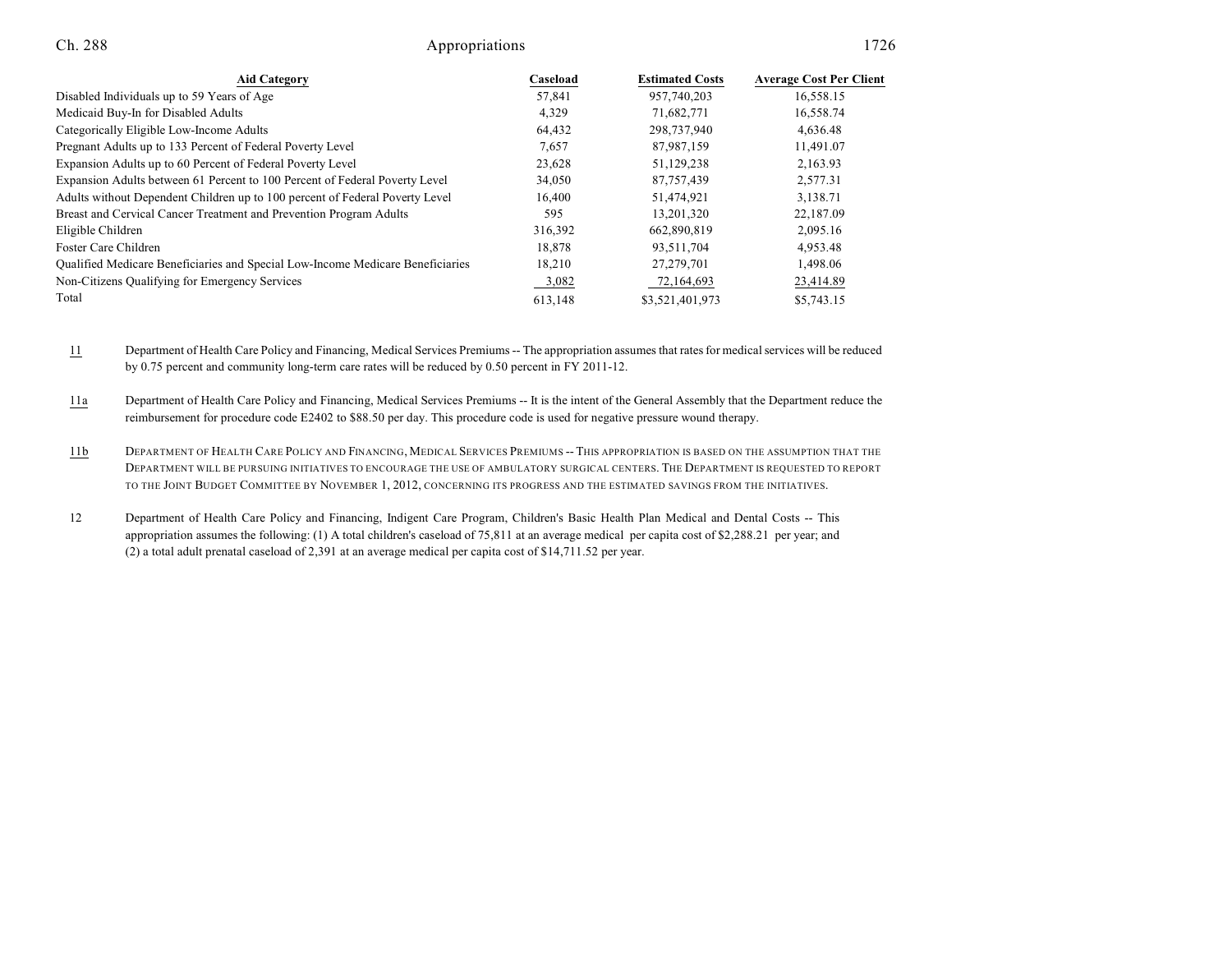- 13 Department of Health Care Policy and Financing, Indigent Care Program, Children's Basic Health Plan Medical and Dental Costs -- This appropriation assumes an average cost of \$171.04 per child per year for the dental benefit.
- 14 Department of Health Care Policy and Financing, Department of Human Services Medicaid-Funded Programs, Executive Director's Office Medicaid Funding -- The appropriation in this Health Care Policy and Financing line item corresponds to the Medicaid funding in the Department of Human Services, Executive Director's Office, General Administration. As such, the appropriation contains amounts that correspond to centralized appropriation amounts in the Department of Human Services. Consistent with the head notes to the Long Bill, the Department of Human Services is authorized to transfer the centralized appropriations to other line item appropriations to the Department of Human Services. In order to aid budget reconciliation between the Department of Health Care Policy and Financing and the Department of Human Services, the Department of Health Care Policy and Financing is hereby authorized to make line item transfers out of this appropriation to other Department of Human Services Medicaid-funded programs appropriation in this section (5) in amounts equal to the centralized appropriation transfers made by the Department of Human Services for Medicaid-funded programs in the Department of Human Services.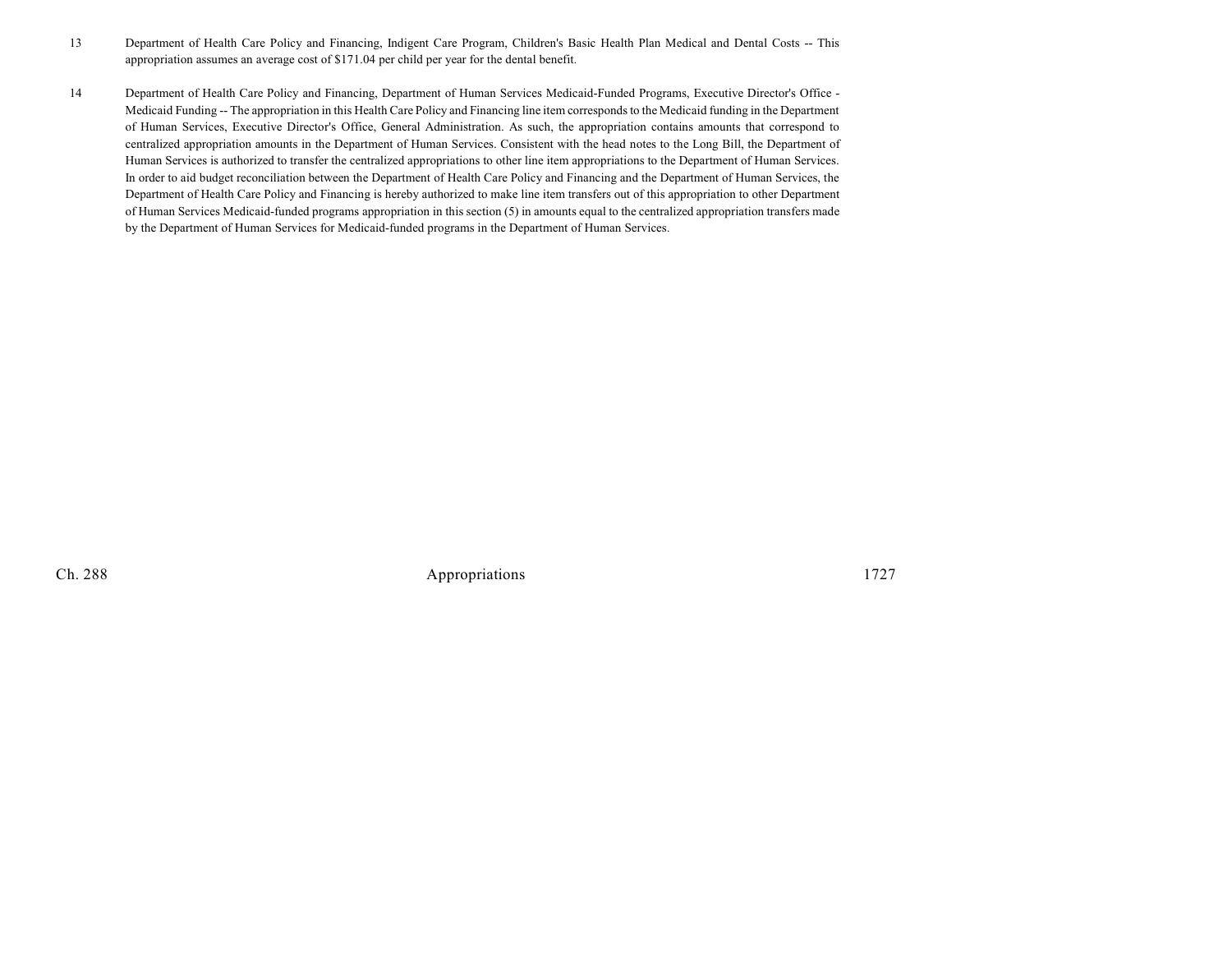**SECTION 2. Appropriation to the department of health care policy and financing for the fiscal year beginning July 1, 2011.** In Session Laws of Colorado 2011, section 6 of chapter 303, (SB 11-177), **amend** (3) as follows:

Section 6. **Appropriation - adjustments in 2011 long bill.** For the implementation of this act, appropriations made in the annual general appropriation act for the fiscal year beginning July 1, 2011, to the department of health care policy and financing, shall be adjusted as follows:

(3) The appropriation to the medical services premiums section is increased by three hundred eighty-six thousand six hundred sixty-five dollars(\$386,665). Ofsaid sum, thirty-eight thousand six hundred sixty-six dollars (\$38,666) shall be cash funds from certified public expenditures by the counties FROM LOCAL FUNDS and three hundred forty-seven thousand nine hundred ninety-nine dollars (\$347,999) shall be from federal funds.

**SECTION 3. Appropriation to the department of health care policy and financing for the fiscal year beginning July 1, 2010.** (1) In addition to any other appropriation, there is hereby appropriated, out of any moneys in the general fund not otherwise appropriated, to the department of health care policy and financing, for the fiscal year beginning July 1, 2010, the following sums, or so much thereof as may be necessary for the payment of overexpenditures of line item appropriations contained in Part V of section 2 of chapter 453, Session Laws of Colorado 2010, as amended by section 1 of chapter 318, Session Laws of Colorado 2011, and section 7 of chapter 335, Session Laws of Colorado 2011:

(a) \$8,471,270 for medical service premiums;

(b) \$2,909,851 for medicaid mental health community programs, mental health capitation payments;

(c) \$135,964 for medicaid mental health community programs, medicaid mental health fee for service payments;

(d) \$171 for indigent care program, the children's hospital, clinic based indigent care;

(e) \$42,475 for indigent care program, pediatric specialty hospital;

(f) \$43 for other medical services, commission on family medicine residency training programs;

(g) \$396,224 for other medical services, medicare modernization act state contribution payment;

(h) \$45 for other medical services, state university teaching hospitals - Denver health and hospital authority; and

(i) \$17 for other medical services, state university teaching hospitals - university of Colorado hospital authority.